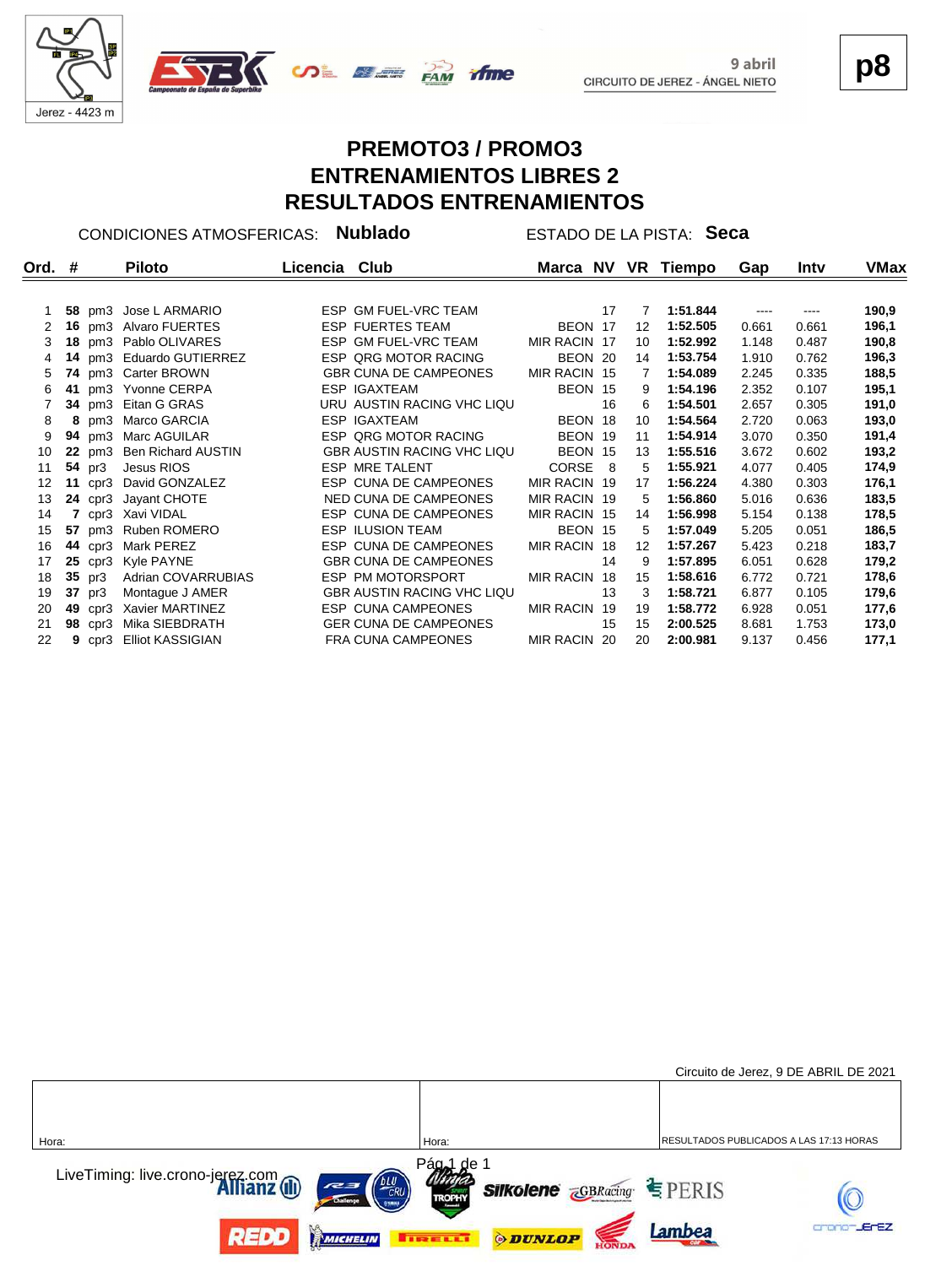





**p9**

## **PREMOTO3 / PROMO3 ENTRENAMIENTOS LIBRES RESULTADOS COMBINADOS**

**COL BEE PAN TIME** 

|        |                   |                           |                              |                  |           | <b>Sesion 1</b> |                   |              | <b>Sesion 2</b> |    |           | Mejor    |
|--------|-------------------|---------------------------|------------------------------|------------------|-----------|-----------------|-------------------|--------------|-----------------|----|-----------|----------|
| Ord. # |                   | <b>Piloto</b>             | Club                         | Marca            | Neum NVT  |                 |                   | VR NV Tiempo | VR.             |    | NV Tiempo | Tiempo   |
|        |                   |                           |                              |                  |           |                 |                   |              |                 |    |           |          |
|        | 58 pm3            | Jose L ARMARIO            | <b>GM FUEL-VRC TEAM</b>      |                  | Dunlop 33 | $\overline{2}$  | 16                | 1:52.988     | $\overline{7}$  | 17 | 1:51.844  | 1:51.844 |
| 2      | $16 \text{ pm}3$  | <b>Alvaro FUERTES</b>     | <b>FUERTES TEAM</b>          | <b>BEON</b>      | Dunlop 35 | 5               | 18                | 1:53.425     | 12              | 17 | 1:52.505  | 1:52.505 |
| 3      | $18 \text{ pm}3$  | Pablo OLIVARES            | <b>GM FUEL-VRC TEAM</b>      | <b>MIR RACIN</b> | Dunlop 35 | 16              | 18                | 1:54.472     | 10              | 17 | 1:52.992  | 1:52.992 |
|        | 41 pm3            | Yvonne CERPA              | <b>IGAXTEAM</b>              | <b>BEON</b>      | Dunlop 30 | 5               | 15                | 1:53.352     | 9               | 15 | 1:54.196  | 1:53.352 |
| 5      | $14 \text{ pm}3$  | Eduardo GUTIERREZ         | <b>QRG MOTOR RACING</b>      | <b>BEON</b>      | Dunlop 38 | 5               | 18                | 1:55.273     | 14              | 20 | 1:53.754  | 1:53.754 |
| 6      | <b>74 pm3</b>     | Carter BROWN              | <b>CUNA DE CAMPEONES</b>     | <b>MIR RACIN</b> | Dunlop 24 | 4               | 9                 | 1:54.213     | 7               | 15 | 1:54.089  | 1:54.089 |
|        | 34 pm3            | Eitan G GRAS              | AUSTIN RACING VHC LIQUI MOLY |                  | Dunlop 33 | 4               | 17                | 1:55.616     | 6               | 16 | 1:54.501  | 1:54.501 |
| 8      | $8 \text{ pm}3$   | Marco GARCIA              | <b>IGAXTEAM</b>              | <b>BEON</b>      | Dunlop 33 | 11              | 15                | 1:55.209     | 10              | 18 | 1:54.564  | 1:54.564 |
| 9      | 94 pm3            | Marc AGUILAR              | <b>QRG MOTOR RACING</b>      | <b>BEON</b>      | Dunlop 31 | 5               | $12 \overline{ }$ | 1:55.369     | 11              | 19 | 1:54.914  | 1:54.914 |
| 10     | <b>22 pm3</b>     | <b>Ben Richard AUSTIN</b> | AUSTIN RACING VHC LIQUI MOLY | <b>BEON</b>      | Dunlop 30 | 4               | 15                | 1:56.773     | 13              | 15 | 1:55.516  | 1:55.516 |
| 11     | 54 pr3            | Jesus RIOS                | <b>MRE TALENT</b>            | CORSE            | Dunlop 23 | 15              | 15                | 1:56.690     | 5               | 8  | 1:55.921  | 1:55.921 |
| 12     | 11 $cpr3$         | David GONZALEZ            | <b>CUNA DE CAMPEONES</b>     | <b>MIR RACIN</b> | Dunlop 37 | 13              | 18                | 1:57.460     | 17              | 19 | 1:56.224  | 1:56.224 |
| 13     | $24$ cpr $3$      | Jayant CHOTE              | <b>CUNA DE CAMPEONES</b>     | <b>MIR RACIN</b> | Dunlop 36 | 17              | 17                | 1:57.021     | 5               | 19 | 1:56.860  | 1:56.860 |
| 14     | 7 cpr3            | Xavi VIDAL                | <b>CUNA DE CAMPEONES</b>     | <b>MIR RACIN</b> | Dunlop 31 | 16              | 16                | 1:57.844     | 14              | 15 | 1:56.998  | 1:56.998 |
| 15     | 57 pm3            | <b>Ruben ROMERO</b>       | <b>ILUSION TEAM</b>          | <b>BEON</b>      | Dunlop 28 | 2               | 13                | 1:57.078     | 5               | 15 | 1:57.049  | 1:57.049 |
| 16     | <b>44 cpr3</b>    | Mark PEREZ                | <b>CUNA DE CAMPEONES</b>     | <b>MIR RACIN</b> | Dunlop 34 | 12              | 16                | 1:58.553     | 12              | 18 | 1:57.267  | 1:57.267 |
| 17     | 37 pr3            | Montaque J AMER           | AUSTIN RACING VHC LIQUI MOLY |                  | Dunlop 30 | 15              | 17                | 1:57.424     | 3               | 13 | 1:58.721  | 1:57.424 |
| 18     | $25$ cpr3         | <b>Kyle PAYNE</b>         | <b>CUNA DE CAMPEONES</b>     |                  | Dunlop 14 | $\Omega$        | $\Omega$          | $- - - -$    | 9               | 14 | 1:57.895  | 1:57.895 |
| 19     | 35 <sub>pr3</sub> | Adrian COVARRUBIAS        | PM MOTORSPORT                | <b>MIR RACIN</b> | Dunlop 23 | $\mathbf 1$     | 5                 | 2:10.983     | 15              | 18 | 1:58.616  | 1:58.616 |
| 20     | $49$ cpr $3$      | Xavier MARTINEZ           | <b>CUNA CAMPEONES</b>        | <b>MIR RACIN</b> | Dunlop 37 | 17              | 18                | 1:59.554     | 19              | 19 | 1:58.772  | 1:58.772 |
| 21     | <b>98 cpr3</b>    | Mika SIEBDRATH            | <b>CUNA DE CAMPEONES</b>     |                  | Dunlop 32 | 14              | 17                | 2:03.111     | 15              | 15 | 2:00.525  | 2:00.525 |
| 22     | $9$ cpr $3$       | <b>Elliot KASSIGIAN</b>   | <b>CUNA CAMPEONES</b>        | <b>MIR RACIN</b> | Dunlop 36 | 16              | 16                | 2:03.479     | 20              | 20 | 2:00.981  | 2:00.981 |

|                                                                                                |                                                                                 | Circuito de Jerez, 9 DE ABRIL DE 2021           |
|------------------------------------------------------------------------------------------------|---------------------------------------------------------------------------------|-------------------------------------------------|
| Hora:                                                                                          | Hora:                                                                           | <b>IRESULTADOS PUBLICADOS A LAS 17:13 HORAS</b> |
| LiveTiming: live.crono-jerez.com<br><b>Allianz</b> (III)<br>$\overline{C}$<br><b>Challenge</b> | Pág <sub>a</sub> 1<br>de 1<br><b>Silkolene GBRacing SPERIS</b><br><b>TROPHY</b> |                                                 |
| REDD<br>MICHELIN                                                                               | <b>ODUNLOP</b><br><b>TRELL</b>                                                  | -JErEZ<br>Lambea                                |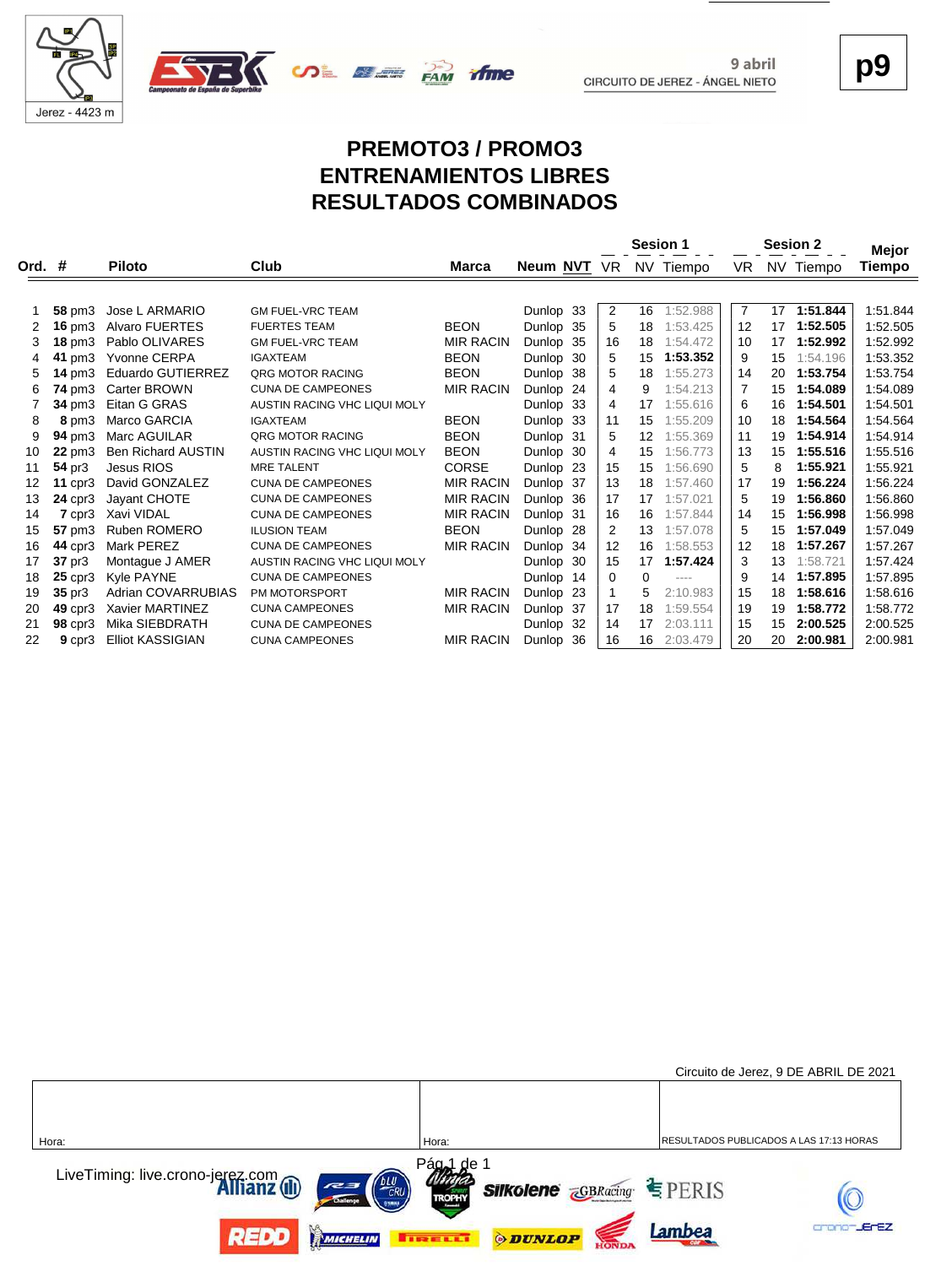





crono-JErEZ

# **VUELTA A VUELTA ENTRENAMIENTOS LIBRES 2 PREMOTO3 / PROMO3**

| Vuelta          | 7                    | 8                    | $\boldsymbol{9}$      | 11                   | 14          | 16                   | 18                   | 22                   | 24                   | 25                   | 34        | 35        |
|-----------------|----------------------|----------------------|-----------------------|----------------------|-------------|----------------------|----------------------|----------------------|----------------------|----------------------|-----------|-----------|
| 1               | PIT EXIT             | 2:13.049             | 2:16.196              | 2:18.380             | 2:03.906    | 2:03.051             | PIT EXIT             | 2:19.769             | 2:15.392             | 2:16.014             | 2:16.180  | 2:14.398  |
| $\mathbf 2$     | 2:05.319             | 1:56.736             | 2:05.600              | 1:57.124             | 1:54.876    | 1:54.416             | 2:02.677             | 1:56.920             | 1:57.860             | 2:00.558             | 1:56.372  | 2:01.020  |
| 3               | 1:59.049             | 1:55.991             | 2:04.081              | 1:57.983             | 1:54.849    | 1:54.622             | 1:54.639             | 1:55.733             | 1:57.201             | 2:00.085             | 1:55.569  | 2:01.152  |
| 4               | 1:58.154             | 1:55.172             | 2:04.003              | 1:57.348             | 1:54.206    | 1:59.452             | 1:55.227             | 1:55.529             | 1:57.599             | 2:00.280             | 1:55.312  | 1:59.526  |
| $5\phantom{a}$  | PIT EXIT             | 1:54.762             | 2:03.474              | 1:56.592             | 1:56.660    | 1:53.799             | 1:57.919             | 1:56.562             | 1:56.860*            | 1:59.832             | 1:54.603  | 1:58.983  |
| $\bf 6$         | 2:03.097             | 1:55.093             | 2:02.658              | 1:57.071             | 1:55.551    | 1:53.460             | 1:54.908             | 1:56.726             | 1:58.371             | 1:58.938             | 1:54.501* | 2:03.709  |
| $\overline{7}$  | 1:58.667             | 1:56.774             | 2:02.480              | 1:56.697             | 1:54.608    | PIT EXIT             | 1:54.614             | PIT EXIT             | 1:57.682             | 1:58.869             | 1:57.818  | 2:03.013  |
| 8               | 1:58.652             | PIT EXIT             | 2:02.448              | 1:56.869             | 1:54.417    | 1:58.353             | PIT EXIT             | 2:04.871             | 1:57.452             | 1:59.703             | PIT EXIT  | 2:00.788  |
| 9               | PIT EXIT             | 2:06.455             | 2:02.648              | 1:57.542             | PIT EXIT    | 1:53.111             | 2:02.022             | 1:57.386             | 1:57.311             | 1:57.895*            | 2:04.704  | 1:59.160  |
| 10              | 2:04.978             | 1:54.564*            | 2:01.975              | PIT EXIT             | 2:05.559    | 1:52.627             | 1:52.992*            | 1:56.793             | 1:57.352             | 1:57.978             | 1:57.442  | 1:58.628  |
| 11              | PIT EXIT             | 1:54.879             | 2:02.229              | 2:04.440             | 1:54.841    | 1:52.753             | 1:53.621             | 1:55.572             | 1:57.238             | PIT EXIT             | 1:56.371  | 1:58.820  |
| 12              | 2:02.806             | 1:55.760             | 2:02.387              | 1:57.108             | 1:54.478    | 1:52.505*            | 1:55.073             | 1:58.824             | 2:00.556             | 2:13.007             | 1:58.024  | PIT EXIT  |
| 13              | 1:59.040             | 1:56.041             | 2:02.136              | 1:56.713             | 1:59.719    | 1:52.602             | 1:54.178             | 1:55.516*            | PIT EXIT             | 1:58.670             | 1:57.155  | 2:08.144  |
| 14              | 1:56.998*            | 1:55.727             | 2:01.986              | 1:57.039             | $1:53.754*$ | 1:59.513             | 1:54.342             | 1:57.463             | 2:07.426             | 1:58.727             | 1:55.368  | 1:59.189  |
| 15              | 1:57.708             | 1:55.831             | 2:01.781              | 1:56.695             | 1:56.457    | 1:52.527             | 1:54.745             | 1:57.167             | 1:58.798             |                      | 1:57.472  | 1:58.616* |
| 16              |                      | 1:56.092             | 2:01.198              | 1:57.639             | 1:53.823    | 1:58.368             | 1:54.269             |                      | 1:57.473             |                      | 1:57.954  | 1:58.876  |
| 17              |                      | 2:00.642             | 2:02.297              | 1:56.224*            | 2:01.628    | 1:52.980             | 1:54.637             |                      | 1:57.514             |                      |           | 2:02.080  |
| 18              |                      | 1:56.165             | 2:01.836              | 1:57.544             | 1:53.784    |                      |                      |                      | 1:57.412             |                      |           | 2:00.385  |
| <u>19</u>       |                      |                      | 2:01.635              | 1:57.208             | 1:55.669    |                      |                      |                      | 1:57.482             |                      |           |           |
| 20              |                      |                      | 2:00.981*             |                      | 1:54.780    |                      |                      |                      |                      |                      |           |           |
|                 |                      |                      |                       |                      |             |                      |                      |                      |                      |                      |           |           |
| <b>Vuelta</b>   | 37                   | 41                   | 44                    | 49                   | 54          | 57                   | 58                   | 74                   | 94                   | 98                   |           |           |
| 1               | 2:16.690             | 2:15.331             | 2:14.998              | 2:17.668             | 2:10.299    | 2:18.915             | PIT EXIT             | 2:20.193             | PIT EXIT             | 2:20.237             |           |           |
| $\overline{2}$  | 1:59.407             | 1:56.062             | 1:59.042              | 2:00.274             | 2:02.318    | 1:58.066             | 2:04.004             | 1:56.156             | 2:05.539             | 2:03.797             |           |           |
| 3               | 1:58.721*            | 1:55.854             | 1:59.248              | PIT EXIT             | 1:56.789    | 1:57.582             | 1:53.467             | 1:55.769             | 1:56.828             | 2:02.307             |           |           |
| 4               | 1:59.969             | 1:54.581             | PIT EXIT              | 2:08.181             | 1:56.432    | 1:57.311             | 1:52.772             | PIT EXIT             | 1:55.637             | 2:02.763             |           |           |
| $5\phantom{.0}$ | 2:00.382             | 1:54.622             | 2:12.840              | 2:00.448             | 1:55.921*   | 1:57.049*            | 1:52.486             | 2:02.341             | 1:56.004             | 2:02.277             |           |           |
| <u>6</u>        | 1:59.348             | 1:54.616             | 1:58.554              | 1:59.750             | PIT EXIT    | 2:03.569             | 1:52.055             | 1:57.062             | 1:56.540             | 2:01.945             |           |           |
| $\overline{7}$  | PIT EXIT             | PIT EXIT             | 1:58.133              | 1:59.237             | 2:16.620    | 2:05.401             | 1:51.844*            | 1:54.089*            | 1:56.859             | 2:02.097             |           |           |
| $\bf{8}$        | 2:06.451             | 2:04.926             | 1:58.047              | 1:59.667             | 1:59.309    | PIT EXIT             | PIT EXIT             | 1:54.995             | PIT EXIT             | 2:02.821             |           |           |
| 9               | 1:59.807             | 1:54.196*            | 1:58.009              | 1:59.312             |             | 2:01.668             | 2:01.950             | PIT EXIT             | 2:02.455             | PIT EXIT             |           |           |
| 10              | 1:59.768             | 1:56.120             | PIT EXIT              | PIT EXIT             |             | 2:07.126             | 1:52.833             | 1:59.878             | 1:55.795             | 2:12.931             |           |           |
| 11              | 1:59.884             | 1:55.777             | 2:04.240<br>1:57.267* | 2:05.886             |             | 2:03.966             | 1:52.607             | 2:05.166<br>1:54.961 | 1:54.914*            | 2:01.958<br>2:01.450 |           |           |
| <u>12</u>       | 1:59.422<br>1:59.311 | 1:58.374<br>1:54.205 | 1:57.448              | 1:59.716<br>1:58.928 |             | PIT EXIT<br>2:18.881 | 1:57.808<br>1:52.966 | PIT EXIT             | 1:54.917<br>1:55.916 | 2:01.120             |           |           |
| 13<br>14        |                      | 1:57.892             | PIT EXIT              | 1:59.351             |             | 1:59.965             | 1:53.604             | 2:00.613             | 1:56.366             | 2:00.973             |           |           |
| 15              |                      | 1:54.339             | 2:08.306              | 1:58.991             |             | 1:59.605             | 1:52.738             | 1:54.785             | 1:55.769             | 2:00.525*            |           |           |
| <u>16</u>       |                      |                      | 2:01.045              | 1:59.630             |             |                      | 1:52.773             |                      | 1:55.839             |                      |           |           |
| 17              |                      |                      | 1:59.127              | 1:58.776             |             |                      | 1:52.809             |                      | 1:57.584             |                      |           |           |
| <u>18</u>       |                      |                      | 1:58.292              | 1:58.834             |             |                      |                      |                      | 2:01.362             |                      |           |           |
| 19              |                      |                      |                       | 1:58.772*            |             |                      |                      |                      | 1:55.872             |                      |           |           |

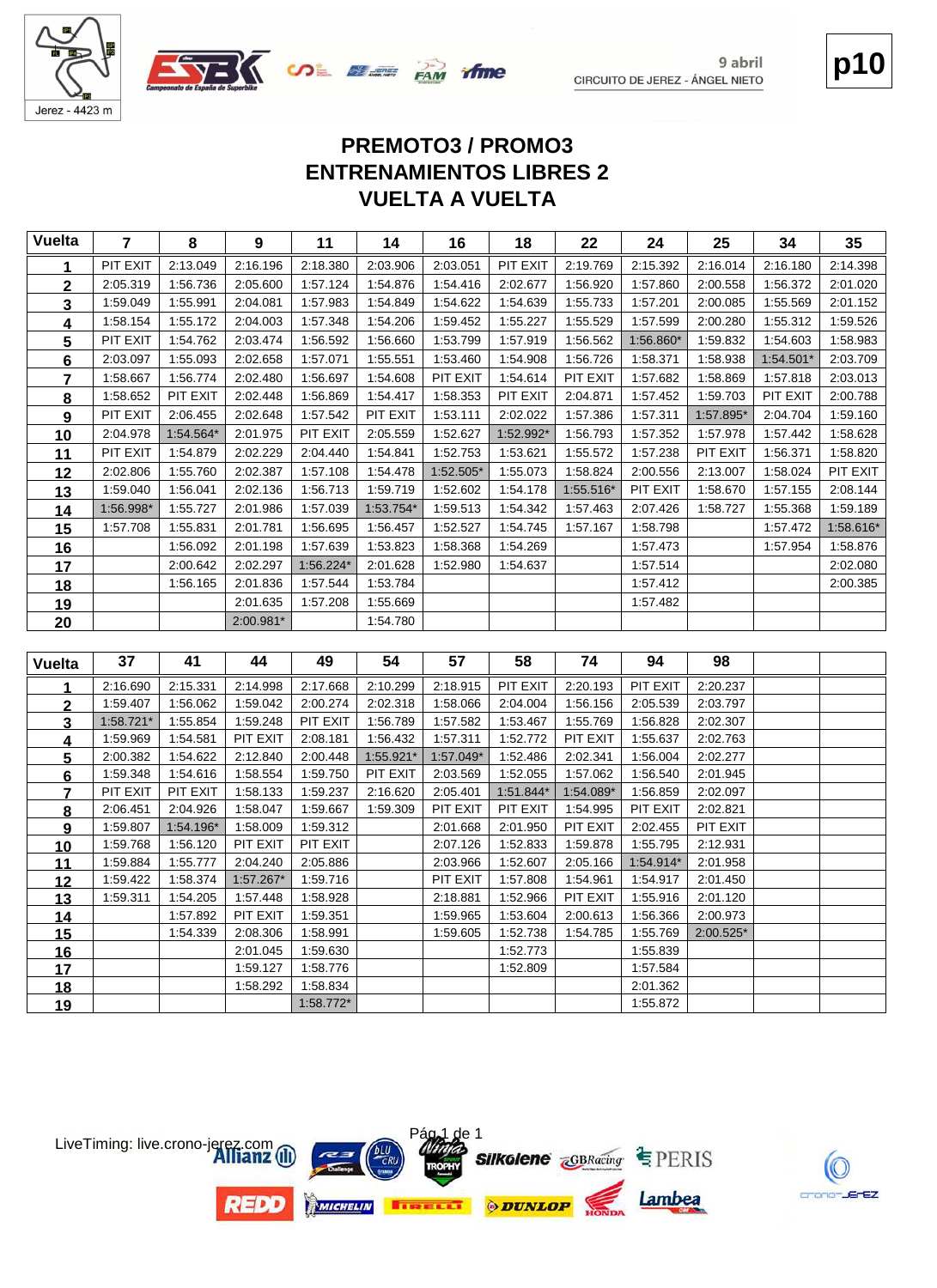

**p11** 1

#### **PREMOTO3 / PROMO3 ENTRENAMIENTOS LIBRES 2 ANALISIS**

**SALE AND TIME** 

| Número                  |                                    | 7                                      | 8                                   | 9                                      | 11                                     | 14                                     | 16                                   | 18                                    |  |
|-------------------------|------------------------------------|----------------------------------------|-------------------------------------|----------------------------------------|----------------------------------------|----------------------------------------|--------------------------------------|---------------------------------------|--|
| Vta                     |                                    | Vuelta<br>Sector                       | Sector Vuelta                       | Sector Vuelta                          | Vuelta<br>Sector                       | Sector Vuelta                          | Sector Vuelta                        | Sector Vuelta                         |  |
|                         | IP <sub>1</sub>                    | 46.751<br>46.751                       | 44.332<br>44.332                    | 39.139<br>39.139                       | 47.545<br>47.545                       | 35.276<br>35.276                       | 34.452<br>34.452                     | 51.836<br>51.836                      |  |
|                         | IP <sub>2</sub>                    | 18.733<br>1:05.484                     | 18.314<br>1:02.646                  | 58.987<br>19.848                       | 18.255<br>1:05.800                     | 17.926<br>53.202                       | 17.988<br>52.440                     | 18.151<br>1:09.987                    |  |
| $\mathbf 1$             | IP3                                | 35.289<br>1:40.773                     | 34.225<br>1:36.871                  | 37.801<br>1:36.788                     | 35.105<br>1:40.905                     | 34.839<br>1:28.041                     | 34.531<br>1:26.971                   | 34.307 1:44.294                       |  |
|                         | IP4                                | 22.969 2:03.742                        | 21.270<br>1:58.141                  | 1:59.951<br>23.163                     | 21.994<br>2:02.899                     | 1:49.239<br>21.198                     | 1:47.956<br>20.985                   | 21.731 2:06.025                       |  |
|                         | FL                                 | 2:00.55 PIT EXIT                       | 2:13.049<br>14.908                  | 2:16.196<br>16.245                     | 2:18.380<br>15.481                     | 2:03.906<br>14.667                     | 15.095 2:03.051                      | 51.965 PIT EXIT                       |  |
|                         | IP <sub>1</sub>                    | 33.812<br>33.812                       | 28.633<br>28.633                    | 30.960<br>30.960                       | 28.872<br>28.872                       | 28.274<br>28.274                       | 28.038<br>28.038                     | 33.017<br>33.017                      |  |
|                         | IP <sub>2</sub>                    | 18.403<br>52.215                       | 17.960<br>46.593                    | 19.255<br>50.215                       | 18.206<br>47.078                       | 17.304<br>45.578                       | 17.431<br>45.469                     | 17.970<br>50.987                      |  |
| $\mathbf{2}$            | IP3                                | 1:28.295<br>36.080                     | 34.194 1:20.787                     | 36.585<br>1:26.800                     | 33.760<br>1:20.838                     | 33.336<br>1:18.914                     | 33.241<br>1:18.710                   | 33.902 1:24.889                       |  |
|                         | IP4                                | 21.830<br>1:50.125                     | 21.254<br>1:42.041                  | 22.559<br>1:49.359                     | 21.257<br>1:42.095                     | 21.027<br>1:39.941                     | 21.082 1:39.792                      | 21.175<br>1:46.064                    |  |
|                         | FL                                 | 15.194 2:05.319                        | 14.695<br>1:56.736                  | 16.241<br>2:05.600                     | 15.029<br>1:57.124                     | 14.935<br>1:54.876                     | 14.624 1:54.416                      | 16.613 2:02.677                       |  |
|                         | IP1                                | 29.192<br>29.192                       | 28.603<br>28.603                    | 30.544<br>30.544                       | 28.631<br>28.631                       | 28.151<br>28.151                       | 28.378<br>28.378                     | 28.052<br>28.052                      |  |
| $\mathbf{3}$            | IP <sub>2</sub>                    | 18.599<br>47.791                       | 17.794<br>46.397                    | 18.985<br>49.529                       | 18.088<br>46.719                       | 17.421<br>45.572                       | 17.580<br>45.958                     | 17.728<br>45.780                      |  |
|                         | IP3                                | 34.508<br>1:22.299                     | 33.882 1:20.279                     | 1:25.773<br>36.244                     | 34.093<br>1:20.812                     | 33.871<br>1:19.443                     | 33.219<br>1:19.177                   | 33.168<br>1:18.948                    |  |
|                         | IP4                                | 21.618<br>1:43.917                     | 20.822<br>1:41.101                  | 22.289<br>1:48.062                     | 1:42.677<br>21.865                     | 20.846<br>1:40.289                     | 20.820<br>1:39.997                   | 20.855<br>1:39.803                    |  |
|                         | FL                                 | 15.132 1:59.049                        | 14.890<br>1:55.991                  | 2:04.081<br>16.019                     | 15.306<br>1:57.983                     | 14.560<br>1:54.849                     | 14.625<br>1:54.622                   | 14.836 1:54.639                       |  |
|                         | IP <sub>1</sub><br>IP <sub>2</sub> | 28.957<br>28.957                       | 28.315<br>28.315                    | 30.390<br>30.390                       | 29.054<br>29.054                       | 27.995<br>27.995                       | 29.656<br>29.656                     | 28.276<br>28.276                      |  |
| 4                       | IP3                                | 18.266<br>47.223<br>34.096<br>1:21.319 | 17.670<br>45.985<br>33.563 1:19.548 | 19.079<br>49.469<br>36.346<br>1:25.815 | 18.266<br>47.320<br>33.632<br>1:20.952 | 17.626<br>45.621<br>33.137<br>1:18.758 | 17.752<br>47.408<br>33.517 1:20.925  | 17.654<br>45.930<br>33.347 1:19.277   |  |
|                         | IP4                                | 21.665<br>1:42.984                     | 20.930<br>1:40.478                  | 22.345<br>1:48.160                     | 21.278<br>1:42.230                     | 20.939<br>1:39.697                     | 20.863<br>1:41.788                   | 21.157<br>1:40.434                    |  |
|                         | FL                                 | 15.170 1:58.154                        | 14.694 1:55.172                     | 15.843 2:04.003                        | 15.118 1:57.348                        | 14.509<br>1:54.206                     | 17.664 1:59.452                      | 14.793 1:55.227                       |  |
|                         | IP <sub>1</sub>                    | 28.963<br>28.963                       | 27.960<br>27.960                    | 29.973<br>29.973                       | 28.531<br>28.531                       | 27.944<br>27.944                       | 27.788<br>27.788                     | 28.192<br>28.192                      |  |
|                         | IP <sub>2</sub>                    | 18.419<br>47.382                       | 17.510<br>45.470                    | 49.039<br>19.066                       | 18.174<br>46.705                       | 45.559<br>17.615                       | 17.473<br>45.261                     | 19.275<br>47.467                      |  |
| $\overline{\mathbf{5}}$ | IP <sub>3</sub>                    | 34.668<br>1:22.050                     | 1:19.261<br>33.791                  | 36.110<br>1.25.149                     | 33.635<br>1:20.340                     | 33.208<br>1:18.767                     | 33.143 1:18.404                      | 34.253<br>1:21.720                    |  |
|                         | IP4                                | 22.664<br>1:44.714                     | 20.860<br>1:40.121                  | 22.367<br>1:47.516                     | 21.204<br>1:41.544                     | 21.265<br>1:40.032                     | 20.758<br>1:39.162                   | 21.348<br>1:43.068                    |  |
|                         | FL                                 | 2:13.31 PIT EXIT                       | 1:54.762<br>14.641                  | 15.958<br>2:03.474                     | 1:56.592<br>15.048                     | 16.628<br>1:56.660                     | 14.637 1:53.799                      | 14.851 1:57.919                       |  |
|                         | IP <sub>1</sub>                    | 32.934<br>32.934                       | 28.198<br>28.198                    | 30.019<br>30.019                       | 28.482<br>28.482                       | 29.870<br>29.870                       | 27.845<br>27.845                     | 28.009<br>28.009                      |  |
|                         | IP <sub>2</sub>                    | 18.555<br>51.489                       | 17.753<br>45.951                    | 18.898<br>48.917                       | 18.182<br>46.664                       | 17.532<br>47.402                       | 17.561<br>45.406                     | 17.606<br>45.615                      |  |
| 6                       | IP <sub>3</sub>                    | 34.584<br>1:26.073                     | 1:19.611<br>33.660                  | 1:24.742<br>35.825                     | 33.834<br>1:20.498                     | 33.017 1:20.419                        | 33.036<br>1:18.442                   | 33.569<br>1:19.184                    |  |
|                         | IP4                                | 21.830<br>1:47.903                     | 20.893<br>1:40.504                  | 1:46.881<br>22.139                     | 21.428<br>1:41.926                     | 20.882<br>1:41.301                     | 20.546<br>1:38.988                   | 1:40.177<br>20.993                    |  |
|                         | FL                                 | 15.194 2:03.097                        | 14.589<br>1:55.093                  | 15.777<br>2:02.658                     | 15.145<br>1:57.071                     | 14.250<br>1:55.551                     | 14.472 1:53.460                      | 14.731 1:54.908                       |  |
|                         | IP1                                | 29.106<br>29.106                       | 29.165<br>29.165                    | 29.620<br>29.620                       | 28.486<br>28.486                       | 28.140<br>28.140                       | 28.107<br>28.107                     | 28.076<br>28.076                      |  |
| $\overline{7}$          | IP <sub>2</sub>                    | 18.448<br>47.554                       | 17.854<br>47.019                    | 18.879<br>48.499                       | 18.204<br>46.690                       | 17.642<br>45.782                       | 17.888<br>45.995                     | 17.585<br>45.661                      |  |
|                         | IP3                                | 34.365<br>1:21.919                     | 34.065<br>1:21.084                  | 1:24.345<br>35.846                     | 1:20.286<br>33.596                     | 33.132<br>1:18.914                     | 35.365 1:21.360                      | 33.049<br>1:18.710                    |  |
|                         | IP4<br>FL                          | 21.637 1:43.556                        | 21.104<br>1:42.188                  | 1:46.538<br>22.193                     | 21.311<br>1:41.597                     | 21.245<br>1:40.159                     | 22.112 1:43.472                      | 21.159<br>1:39.869<br>14.745 1:54.614 |  |
|                         | IP <sub>1</sub>                    | 15.111 1:58.667<br>28.917<br>28.917    | 14.586 1:56.774<br>28.228<br>28.228 | 15.942 2:02.480<br>29.919<br>29.919    | 15.100<br>1:56.697<br>28.555<br>28.555 | 14.449<br>1:54.608<br>28.095<br>28.095 | 5:20.98 PIT EXIT<br>31.462<br>31.462 | 28.484<br>28.484                      |  |
|                         | IP <sub>2</sub>                    | 18.381<br>47.298                       | 17.755<br>45.983                    | 18.930<br>48.849                       | 18.221<br>46.776                       | 17.622<br>45.717                       | 17.624<br>49.086                     | 17.820<br>46.304                      |  |
| 8                       | IP <sub>3</sub>                    | 34.447 1:21.745                        | 33.665<br>1:19.648                  | 35.547<br>1:24.396                     | 33.755<br>1:20.531                     | 33.240<br>1:18.957                     | 33.680<br>1:22.766                   | 33.720<br>1:20.024                    |  |
|                         | IP4                                | 21.738<br>1:43.483                     | 21.756<br>1:41.404                  | 22.183<br>1:46.579                     | 21.316<br>1:41.847                     | 21.029<br>1:39.986                     | 21.036<br>1:43.802                   | 21.574 1:41.598                       |  |
|                         | FL                                 | 15.169<br>1:58.652                     | 6:57.31 PIT EXIT                    | 15.869 2:02.448                        | 15.022<br>1:56.869                     | 14.431<br>1:54.417                     | 14.551<br>1:58.353                   | 6:48.86 PIT EXIT                      |  |
|                         | IP1                                | 30.896<br>30.896                       | 38.250<br>38.250                    | 29.967<br>29.967                       | 28.773<br>28.773                       | 28.831<br>28.831                       | 27.624<br>27.624                     | 35.525<br>35.525                      |  |
|                         | IP <sub>2</sub>                    | 19.056<br>49.952                       | 18.789<br>57.039                    | 18.702<br>48.669                       | 18.473<br>47.246                       | 17.717<br>46.548                       | 17.455<br>45.079                     | 17.866<br>53.391                      |  |
| 9                       | IP <sub>3</sub>                    | 35.524 1:25.476                        | 33.791 1:30.830                     | 35.785 1:24.454                        | 33.738 1:20.984                        | 33.444 1:19.992                        | 32.837 1:17.916                      | 33.229 1:26.620                       |  |
|                         | IP4                                | 23.719 1:49.195                        | 21.023 1:51.853                     | 22.230 1:46.684                        | 21.532 1:42.516                        | 22.362 1:42.354                        | 20.734 1:38.650                      | 20.775 1:47.395                       |  |
|                         |                                    | <b>FL</b> $ 2:32.88$ PIT EXIT          | 14.602 2:06.455                     | 15.964 2:02.648                        | 15.026 1:57.542                        | 3:07.95 PIT EXIT                       | 14.461 1:53.111                      | 14.627 2:02.022                       |  |
|                         | IP1                                | 34.732<br>34.732                       | 28.173<br>28.173                    | 29.829<br>29.829                       | 28.726<br>28.726                       | 36.903<br>36.903                       | 27.398<br>27.398                     | 27.685<br>27.685                      |  |
|                         | IP <sub>2</sub>                    | 18.604<br>53.336                       | 17.696<br>45.869                    | 18.622<br>48.451                       | 18.155<br>46.881                       | 18.141<br>55.044                       | 17.420<br>44.818                     | 45.118<br>17.433                      |  |
| 10                      | IP3                                | 34.808 1:28.144                        | 33.302 1:19.171                     | 35.688 1:24.139                        | 34.059 1:20.940                        | 34.209 1:29.253                        | 32.758 1:17.576                      | 32.742 1:17.860                       |  |
|                         | IP4                                | 21.656 1:49.800                        | 1:40.032<br>20.861                  | 22.154 1:46.293                        | 22.683 1:43.623                        | 21.717 1:50.970                        | 20.625 1:38.201                      | 20.513<br>1:38.373                    |  |
|                         | FL.                                | 15.178 2:04.978                        | 14.532 1:54.564                     | 15.682 2:01.975                        | 3:05.24 PIT EXIT                       | 14.589 2:05.559                        | 14.426 1:52.627                      | 14.619 1:52.992                       |  |
|                         | IP1<br>IP <sub>2</sub>             | 28.990<br>28.990                       | 28.187<br>28.187                    | 29.877<br>29.877                       | 34.857<br>34.857                       | 28.059<br>28.059                       | 27.481<br>27.481                     | 27.840<br>27.840                      |  |
| $ 11\rangle$            | IP3                                | 18.422<br>47.412<br>34.592 1:22.004    | 45.824<br>17.637<br>33.419 1:19.243 | 48.546<br>18.669<br>35.746 1:24.292    | 18.536<br>53.393<br>33.916 1:27.309    | 45.976<br>17.917<br>33.045 1:19.021    | 44.984<br>17.503<br>32.831 1:17.815  | 17.453<br>45.293<br>32.964 1:18.257   |  |
|                         | IP4.                               | 22.661 1:44.665                        | 20.976 1:40.219                     | 22.205 1:46.497                        | 21.839 1:49.148                        | 21.240 1:40.261                        | 20.492 1:38.307                      | 20.697 1:38.954                       |  |
|                         |                                    | <b>FL</b> $ 2:12.69$ PIT EXIT          | 14.660 1:54.879                     | 15.732 2:02.229                        | $15.292$ 2:04.440                      | 14.580  1:54.841                       | 14.446 1:52.753                      | 14.667 1:53.621                       |  |
|                         |                                    |                                        |                                     |                                        |                                        |                                        |                                      |                                       |  |

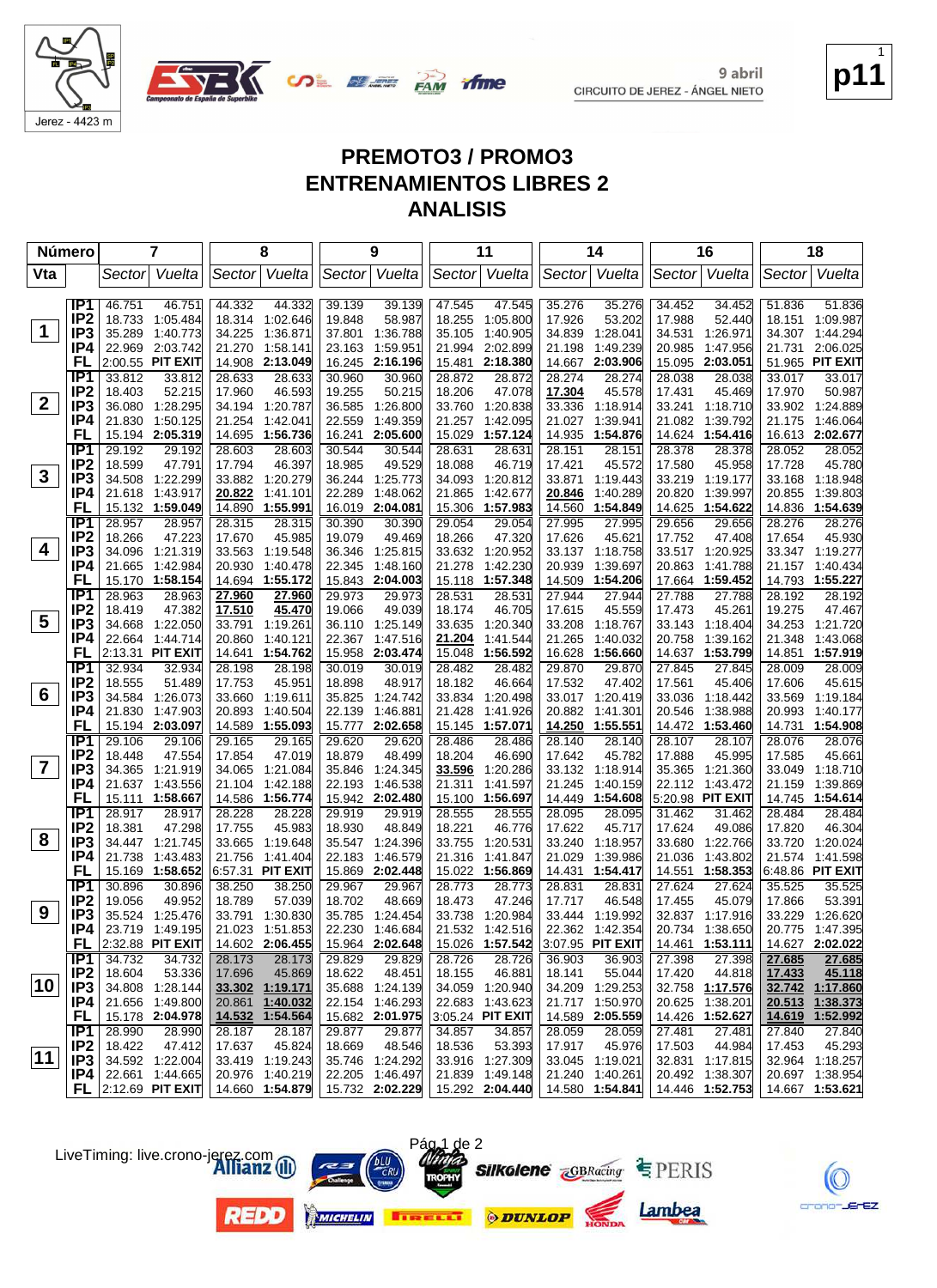

**UDE BEER PAN** 

**p11** 1

crono-JErEZ

#### **PREMOTO3 / PROMO3 ENTRENAMIENTOS LIBRES 2 ANALISIS**

**fime** 

| Número       |                                    | 7                |                      | 8                |                      | 9                |                      | 11               |                      | 14     |                             | 16               |                                    | 18     |                                    |
|--------------|------------------------------------|------------------|----------------------|------------------|----------------------|------------------|----------------------|------------------|----------------------|--------|-----------------------------|------------------|------------------------------------|--------|------------------------------------|
| <b>Vta</b>   |                                    | Sector           | Vuelta               | Sector           | Vuelta               | Sector           | Vuelta               | Sector           | Vuelta               |        | Sector Vuelta               | Sector           | Vuelta                             | Sector | Vuelta                             |
|              |                                    |                  |                      |                  |                      |                  |                      |                  |                      |        |                             |                  |                                    |        |                                    |
|              | IP1                                | 32.834           | 32.834               | 28.315           | 28.315               | 29.869           | 29.869               | 28.604           | 28.604               | 28.131 | 28.131                      | 27.558           | 27.558                             | 27.960 | 27.960                             |
|              | IP <sub>2</sub>                    | 18.260           | 51.094               | 17.641           | 45.956               | 18.736           | 48.605               | 18.426           | 47.030               | 17.531 | 45.662                      | 17.425           | 44.983                             | 17.849 | 45.809                             |
| 12           | IP <sub>3</sub>                    |                  | 34.851 1:25.945      |                  | 33.922 1:19.878      |                  | 35.518 1:24.123      | 33.711           | 1:20.741             |        | 33.213 1:18.875             | 32.793           | 1:17.776                           | 33.488 | 1:19.297                           |
|              | IP4                                | 21.639           | 1:47.584             | 21.109           | 1:40.987             | 22.301           | 1:46.424             | 21.369           | 1:42.110             | 21.114 | 1:39.989                    | 20.408           | 1:38.184                           | 21.003 | 1:40.300                           |
|              | FL                                 |                  | 15.222 2:02.806      |                  | 14.773 1:55.760      |                  | 15.963 2:02.387      | 14.998           | 1:57.108             |        | 14.489 1:54.478             | 14.321           | 1:52.505                           |        | 14.773 1:55.073                    |
|              | IP1                                | 29.504           | 29.504               | 28.453           | 28.453               | 29.840           | 29.840               | 28.489           | 28.489               | 28.333 | 28.333                      | 27.372           | 27.372                             | 28.016 | 28.016                             |
|              | IP <sub>2</sub>                    | 18.182           | 47.686               | 17.735           | 46.188               | 18.693           | 48.533               | 18.190           | 46.679               | 17.850 | 46.183                      | 17.267           | 44.639                             | 17.637 | 45.653                             |
| $ 13\rangle$ | IP <sub>3</sub>                    |                  | 34.710 1:22.396      |                  | 33.749 1:19.937      | 35.739           | 1:24.272             |                  | 33.702 1:20.381      | 35.784 | 1:21.967                    | 33.036           | 1:17.675                           | 33.111 | 1:18.764                           |
|              | IP4                                |                  | 21.554 1:43.950      | 21.373           | 1:41.310             | 22.059           | 1:46.331             | 21.314           | 1:41.695             | 22.513 | 1:44.480                    | 20.489           | 1:38.164                           | 20.690 | 1:39.454                           |
|              | FL                                 |                  | 15.090 1:59.040      | 14.731           | 1:56.041             | 15.805           | 2:02.136             |                  | 15.018 1:56.713      | 15.239 | 1:59.719                    | 14.438           | 1:52.602                           |        | 14.724 1:54.178                    |
|              | IP1                                | 28.535           | 28.535               | 28.311           | 28.311               | 29.739           | 29.739               | 28.622           | 28.622               | 27.898 | 27.898                      | 30.468           | 30.468                             | 27.828 | 27.828                             |
| 14           | IP <sub>2</sub><br>IP <sub>3</sub> | 18.043           | 46.578               | 17.916           | 46.227               | 18.696           | 48.435               | 18.256           | 46.878               | 17.426 | 45.324                      | 17.718           | 48.186                             | 17.494 | 45.322                             |
|              | IP4                                | 33.853<br>21.512 | 1:20.431             | 33.729<br>21.128 | 1:19.956<br>1:41.084 | 35.729<br>22.084 | 1:24.164<br>1:46.248 | 33.698<br>21.388 | 1:20.576<br>1:41.964 | 21.048 | 33.011 1:18.335<br>1:39.383 |                  | 34.745 1:22.931<br>21.172 1:44.103 |        | 33.459 1:18.781<br>20.878 1:39.659 |
|              | FL                                 | 15.055           | 1:41.943<br>1:56.998 |                  | 14.643 1:55.727      | 15.738           | 2:01.986             | 15.075           | 1:57.039             | 14.371 | 1:53.754                    |                  | 15.410 1:59.513                    |        | 14.683 1:54.342                    |
|              | IP <sub>1</sub>                    | 28.544           | 28.544               | 28.306           | 28.306               | 29.719           | 29.719               | 28.546           | 28.546               | 28.184 | 28.184                      | 27.455           | 27.455                             | 28.638 | 28.638                             |
|              | IP <sub>2</sub>                    | 18.250           | 46.794               | 17.947           | 46.253               | 18.724           | 48.443               | 18.056           | 46.602               | 17.353 | 45.537                      | 17.458           | 44.913                             | 17.634 | 46.272                             |
| 15           | IP <sub>3</sub>                    | 34.099           | 1:20.893             |                  | 33.684 1:19.937      | 35.568           | 1:24.011             | 33.642           | 1:20.244             |        | 33.840 1:19.377             |                  | 32.776 1:17.689                    | 33.105 | 1:19.377                           |
|              | IP4                                |                  | 21.712 1:42.605      | 21.251           | 1:41.188             | 22.073           | 1:46.084             | 21.225           | 1:41.469             |        | 21.433 1:40.810             | 20.536           | 1:38.225                           | 20.699 | 1:40.076                           |
|              | FL                                 |                  | 15.103 1:57.708      |                  | 14.643 1:55.831      |                  | 15.697 2:01.781      | 15.226           | 1:56.695             |        | 15.647 1:56.457             |                  | 14.302 1:52.527                    |        | 14.669 1:54.745                    |
|              | IP <sub>1</sub>                    | 28.847           | 28.847               | 28.328           | 28.328               | 29.728           | 29.728               | 28.629           | 28.629               | 27.775 | 27.775                      | 29.829           | 29.829                             | 27.753 | 27.753                             |
|              | IP <sub>2</sub>                    | 18.481           | 47.328               | 18.160           | 46.488               | 18.468           | 48.196               | 18.515           | 47.144               | 17.445 | 45.220                      | 17.741           | 47.570                             | 17.690 | 45.443                             |
| 16           | IP <sub>3</sub>                    | 36.108           | 1:23.436             | 33.732           | 1:20.220             | 35.281           | 1:23.477             | 33.997           | 1:21.141             | 33.174 | 1:18.394                    | 35.365           | 1:22.935                           | 33.107 | 1:18.550                           |
|              | IP4                                | 22.899           | 1:46.335             | 21.256           | 1:41.476             | 22.044           | 1:45.521             | 21.351           | 1:42.492             | 20.904 | 1:39.298                    |                  | 20.882 1:43.817                    | 20.865 | 1:39.415                           |
|              | FL                                 |                  |                      |                  | 14.616 1:56.092      | 15.677           | 2:01.198             | 15.147           | 1:57.639             | 14.525 | 1:53.823                    | 14.551           | 1:58.368                           |        | 14.854 1:54.269                    |
|              | $\overline{IP1}$                   |                  |                      | 29.095           | 29.095               | 29.818           | 29.818               | 28.342           | 28.342               | 30.906 | 30.906                      | 27.703           | 27.703                             | 27.859 | 27.859                             |
| 17           | IP <sub>2</sub>                    |                  |                      | 21.509           | 50.604               | 18.711           | 48.529               | 18.114           | 46.456               | 17.619 | 48.525                      | 17.471           | 45.174                             | 17.612 | 45.471                             |
|              | IP <sub>3</sub>                    |                  |                      |                  | 34.184 1:24.788      | 35.683           | 1:24.212             | 33.620           | 1:20.076             |        | 37.383 1:25.908             | 32.712           | 1:17.886                           |        | 33.334 1:18.805                    |
|              | IP4<br><b>FL</b>                   |                  |                      | 21.173           | 1:45.961<br>2:00.642 | 22.279<br>15.806 | 1.46.491<br>2:02.297 | 21.215<br>14.933 | 1:41.291<br>1:56.224 | 21.295 | 1:47.203<br>14.425 2:01.628 | 20.705           | 1:38.591<br>1:52.980               | 20.860 | 1:39.665                           |
|              | $\overline{IP1}$                   |                  |                      | 14.681<br>28.336 | 28.336               | 29.684           | 29.684               | 28.332           | 28.332               | 27.783 | 27.783                      | 14.389<br>32.813 | 32.813                             |        | 14.972 1:54.637                    |
|              | IP <sub>2</sub>                    |                  |                      | 17.980           | 46.316               | 18.686           | 48.370               | 18.206           | 46.538               | 17.490 | 45.273                      | 18.686           | 51.499                             |        |                                    |
| 18           | IP <sub>3</sub>                    |                  |                      |                  | 33.747 1:20.063      |                  | 35.447 1:23.817      | 34.170           | 1:20.708             | 33.195 | 1:18.468                    |                  | 34.675 1:26.174                    |        |                                    |
|              | IP4                                |                  |                      | 21.455           | 1:41.518             | 22.230           | 1:46.047             | 21.737           | 1:42.445             | 21.006 | 1:39.474                    |                  | 22.293 1:48.467                    |        |                                    |
|              | <b>FL</b>                          |                  |                      |                  | 14.647 1:56.165      |                  | 15.789 2:01.836      | 15.099           | 1:57.544             |        | 14.310 1:53.784             |                  |                                    |        |                                    |
|              | $\overline{IP1}$                   |                  |                      |                  |                      | 29.913           | 29.913               | 28.503           | 28.503               | 28.231 | 28.231                      |                  |                                    |        |                                    |
|              | IP <sub>2</sub>                    |                  |                      |                  |                      | 18.740           | 48.653               | 18.286           | 46.789               | 18.422 | 46.653                      |                  |                                    |        |                                    |
| ∣19          | IP <sub>3</sub>                    |                  |                      |                  |                      | 35.391           | 1.24.044             | 33.904           | 1:20.693             | 33.433 | 1:20.086                    |                  |                                    |        |                                    |
|              | IP4                                |                  |                      |                  |                      | 21.929           | 1:45.973             | 21.508           | 1:42.201             | 21.080 | 1:41.166                    |                  |                                    |        |                                    |
|              | <b>FL</b>                          |                  |                      |                  |                      | 15.662           | 2:01.635             | 15.007           | 1:57.208             |        | 14.503 1:55.669             |                  |                                    |        |                                    |
|              | $\overline{IP1}$                   |                  |                      |                  |                      | 29.523           | 29.523               |                  |                      | 28.046 | 28.046                      |                  |                                    |        |                                    |
|              | IP <sub>2</sub>                    |                  |                      |                  |                      | 18.618           | 48.141               |                  |                      | 17.596 | 45.642                      |                  |                                    |        |                                    |
| 20           | IP <sub>3</sub>                    |                  |                      |                  |                      | 35.229           | 1:23.370             |                  |                      | 33.441 | 1:19.083                    |                  |                                    |        |                                    |
|              | IP4                                |                  |                      |                  |                      | 22.048           | 1:45.418             |                  |                      |        | 21.242 1:40.325             |                  |                                    |        |                                    |
|              | FL                                 |                  |                      |                  |                      |                  | 15.563 2:00.981      |                  |                      |        | 14.455 1:54.780             |                  |                                    |        |                                    |

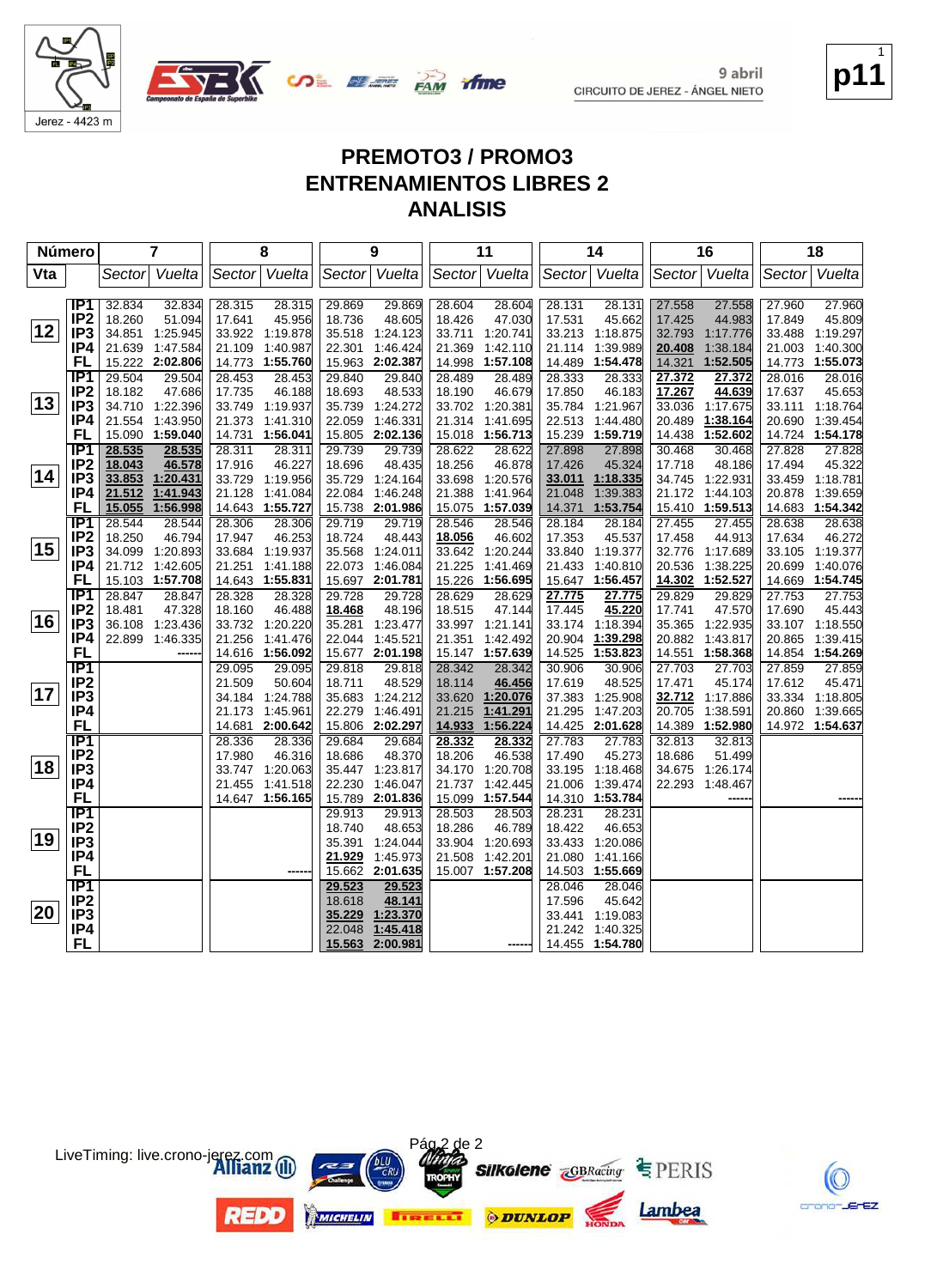



**p11** 2

### **PREMOTO3 / PROMO3 ENTRENAMIENTOS LIBRES 2 ANALISIS**

**fime** 

| Número          |                                    | 22                                       | 24                             | 25                               | 34                                       | 35                                  | 37                                  | 41                                  |  |
|-----------------|------------------------------------|------------------------------------------|--------------------------------|----------------------------------|------------------------------------------|-------------------------------------|-------------------------------------|-------------------------------------|--|
| Vta             |                                    | Sector Vuelta                            | Sector Vuelta                  | Sector Vuelta                    | Sector Vuelta                            | Sector Vuelta                       | Sector Vuelta                       | Sector Vuelta                       |  |
|                 | IP1                                | 50.247<br>50.247                         | 45.531<br>45.531               | 44.000<br>44.000                 | 46.621<br>46.621                         | 42.103<br>42.103                    | 44.823<br>44.823                    | 45.257<br>45.257                    |  |
|                 | IP <sub>2</sub>                    | 18.370<br>1:08.617                       | 18.235<br>1:03.766             | 18.580<br>1:02.580               | 18.557<br>1:05.178                       | 18.755<br>1:00.858                  | 18.893<br>1:03.716                  | 19.141<br>1:04.398                  |  |
| $\mathbf 1$     | IP <sub>3</sub>                    | 34.902 1:43.519                          | 1:38.194<br>34.428             | 1:37.843<br>35.263               | 34.988<br>1:40.166                       | 35.194<br>1:36.052                  | 35.484<br>1:39.200                  | 34.799<br>1:39.197                  |  |
|                 | IP4                                | 21.112 2:04.631                          | 1:59.914<br>21.720             | 22.452<br>2:00.295               | 21.065<br>2:01.231                       | 22.448<br>1:58.500                  | 21.931 2:01.131                     | 21.254<br>2:00.451                  |  |
|                 | FL                                 | 15.138 2:19.769                          | 15.478<br>2:15.392             | 15.719<br>2:16.014               | 14.949<br>2:16.180                       | 15.898<br>2:14.398                  | 15.559<br>2:16.690                  | 14.880 2:15.331                     |  |
|                 | IP <sub>1</sub>                    | 28.698<br>28.698                         | 29.376<br>29.376               | 29.630<br>29.630                 | 28.300<br>28.300                         | 30.079<br>30.079                    | 29.389<br>29.389                    | 28.158<br>28.158                    |  |
|                 | IP <sub>2</sub>                    | 17.386<br>46.084                         | 18.117<br>47.493               | 18.609<br>48.239                 | 17.700<br>46.000                         | 18.533<br>48.612                    | 18.275<br>47.664                    | 17.626<br>45.784                    |  |
| $\mathbf{2}$    | IP <sub>3</sub>                    | 34.425<br>1:20.509                       | 33.954<br>1.21.447             | 35.014 1:23.253                  | 34.315<br>1:20.315                       | 34.963<br>1:23.575                  | 34.512<br>1:22.176                  | 34.361<br>1:20.145                  |  |
|                 | IP4                                | 21.359<br>1:41.868                       | 1:42.720<br>21.273             | 1:45.190<br>21.937               | 21.208<br>1:41.523                       | 1:45.485<br>21.910                  | 1:43.878<br>21.702                  | 1:41.508<br>21.363                  |  |
|                 | FL                                 | 15.052<br>1:56.920                       | 15.140<br>1:57.860             | 15.368<br>2:00.558               | 14.849<br>1:56.372                       | 2:01.020<br>15.535                  | 15.529<br>1:59.407                  | 14.554 1:56.062                     |  |
|                 | IP1                                | 28.543<br>28.543                         | 28.671<br>28.671               | 29.597<br>29.597                 | 28.444<br>28.444                         | 29.144<br>29.144                    | 28.961<br>28.961                    | 28.536<br>28.536                    |  |
|                 | IP <sub>2</sub>                    | 17.467<br>46.010                         | 17.921<br>46.592               | 48.007<br>18.410                 | 17.743<br>46.187                         | 18.359<br>47.503                    | 18.263<br>47.224                    | 17.700<br>46.236                    |  |
| $3\phantom{a}$  | IP3                                | 34.020<br>1:20.030                       | 1:20.605<br>34.013             | 1:22.716<br>34.709               | 33.706<br>1:19.893                       | 35.855<br>1:23.358                  | 34.658<br>1:21.882                  | 34.081<br>1:20.317                  |  |
|                 | IP4                                | 20.888<br>1:40.918                       | 21.286<br>1:41.891             | 21.901<br>1:44.617               | 1:40.802<br>20.909                       | 22.261<br>1:45.619                  | 1:43.397<br>21.515                  | 21.020<br>1:41.337                  |  |
|                 | FL                                 | 14.815 1:55.733                          | 1:57.201<br>15.310             | 2:00.085<br>15.468               | 1:55.569<br>14.767                       | 15.533<br>2:01.152                  | 15.324<br>1:58.721                  | 14.517 1:55.854                     |  |
|                 | IP <sub>1</sub>                    | 28.321<br>28.321                         | 28.911<br>28.911               | 29.176<br>29.176                 | 28.373<br>28.373                         | 28.934<br>28.934                    | 29.578<br>29.578                    | 28.129<br>28.129                    |  |
|                 | IP <sub>2</sub>                    | 17.637<br>45.958                         | 47.230<br>18.319               | 18.580<br>47.756                 | 17.737<br>46.110                         | 18.622<br>47.556                    | 18.474<br>48.052                    | 17.668<br>45.797                    |  |
| 4               | IP <sub>3</sub>                    | 33.861<br>1:19.819                       | 34.076 1:21.306                | 35.008<br>1:22.764               | 33.927<br>1:20.037                       | 34.318<br>1:21.874                  | 34.542 1:22.594                     | 33.329<br>1:19.126                  |  |
|                 | IP4                                | 20.833<br>1:40.652                       | 1:42.461<br>21.155             | 21.976<br>1.44.740               | 20.604<br>1:40.641                       | 22.245<br>1:44.119                  | 21.785<br>1:44.379                  | 1:39.988<br>20.862                  |  |
|                 | FL                                 | 1:55.529<br>14.877                       | 1:57.599<br>15.138             | 15.540<br>2:00.280               | 1:55.312<br>14.671                       | 15.407<br>1:59.526                  | 15.590<br>1:59.969                  | 14.593 1:54.581                     |  |
|                 | IP <sub>1</sub>                    | 28.469<br>28.469                         | 28.616<br>28.616               | 29.473<br>29.473                 | 27.940<br>27.940                         | 28.947<br>28.947                    | 29.253<br>29.253                    | 27.999<br>27.999                    |  |
| $5\overline{)}$ | IP <sub>2</sub><br>IP <sub>3</sub> | 46.225<br>17.756                         | 18.087<br>46.703               | 18.556<br>48.029                 | 17.468<br>45.408<br>33.722 1:19.130      | 18.636<br>47.583<br>34.317 1:21.900 | 18.537<br>47.790<br>34.903 1:22.693 | 17.621<br>45.620<br>33.331 1:18.951 |  |
|                 | IP4                                | 34.084<br>1:20.309                       | 33.913<br>1:20.616<br>1:41.684 | 34.817 1:22.846<br>1:44.525      |                                          | 1:43.568                            | 1:44.883                            | 21.012 1:39.963                     |  |
|                 | FL                                 | 21.315<br>1:41.624<br>14.938<br>1:56.562 | 21.068<br>1:56.860<br>15.176   | 21.679<br>1:59.832<br>15.307     | 20.760<br>1:39.890<br>14.713<br>1:54.603 | 21.668<br>15.415<br>1:58.983        | 22.190<br>15.499 2:00.382           | 14.659 1:54.622                     |  |
|                 | IP <sub>1</sub>                    | 28.478<br>28.478                         | 28.717<br>28.717               | 29.168<br>29.168                 | 27.931<br>27.931                         | 30.808<br>30.808                    | 29.045<br>29.045                    | 28.108<br>28.108                    |  |
|                 | IP <sub>2</sub>                    | 17.675<br>46.153                         | 46.829<br>18.112               | 18.279<br>47.447                 | 17.450<br>45.381                         | 18.611<br>49.419                    | 18.342<br>47.387                    | 17.629<br>45.737                    |  |
| $6\phantom{1}$  | IP <sub>3</sub>                    | 34.189<br>1:20.342                       | 34.603 1:21.432                | 34.627 1:22.074                  | 33.640<br>1:19.021                       | 36.831<br>1:26.250                  | 34.593<br>1:21.980                  | 33.349<br>1:19.086                  |  |
|                 | IP4                                | 21.264<br>1:41.606                       | 21.631<br>1:43.063             | 21.515<br>1:43.589               | 20.716<br>1:39.737                       | 22.084<br>1:48.334                  | 21.945<br>1:43.925                  | 20.943<br>1:40.029                  |  |
|                 | FL                                 | 15.120 1:56.726                          | 15.308 1:58.371                | 15.349 1:58.938                  | 14.764<br>1:54.501                       | 15.375<br>2:03.709                  | 15.423 1:59.348                     | 14.587 1:54.616                     |  |
|                 | IP1                                | 28.595<br>28.595                         | 28.680<br>28.680               | 29.322<br>29.322                 | 30.572<br>30.572                         | 29.353<br>29.353                    | 29.132<br>29.132                    | 30.168<br>30.168                    |  |
|                 | IP <sub>2</sub>                    | 17.820<br>46.415                         | 18.193<br>46.873               | 47.589<br>18.267                 | 17.688<br>48.260                         | 18.385<br>47.738                    | 18.286<br>47.418                    | 47.990<br>17.822                    |  |
| $\overline{7}$  | IP <sub>3</sub>                    | 34.477 1:20.892                          | 34.271 1:21.144                | 34.576<br>1:22.165               | 34.089<br>1:22.349                       | 37.816<br>1:25.554                  | 34.648<br>1:22.066                  | 35.585 1:23.575                     |  |
|                 | IP4                                | 22.865<br>1:43.757                       | 21.342<br>1:42.486             | 21.449<br>1:43.614               | 20.756<br>1:43.105                       | 22.021<br>1:47.575                  | 23.105<br>1:45.171                  | 23.098<br>1:46.673                  |  |
|                 | FL                                 | 12:37.3 PIT EXIT                         | 15.196 1:57.682                | 15.255<br>1:58.869               | 1:57.818<br>14.713                       | 15.438<br>2:03.013                  | 12:22.3 PIT EXIT                    | 8:51.22 PIT EXIT                    |  |
|                 | IP1                                | 34.470<br>34.470                         | 28.763<br>28.763               | 29.024<br>29.024                 | 28.146<br>28.146                         | 30.463<br>30.463                    | 34.640<br>34.640                    | 36.916<br>36.916                    |  |
|                 | IP <sub>2</sub>                    | 18.418<br>52.888                         | 18.186<br>46.949               | 18.324<br>47.348                 | 17.584<br>45.730                         | 18.348<br>48.811                    | 19.035<br>53.675                    | 18.596<br>55.512                    |  |
| 8               | IP <sub>3</sub>                    | 35.011<br>1:27.899                       | 34.052 1:21.001                | 1:22.222<br>34.874               | 34.981<br>1:20.711                       | 34.410<br>1:23.221                  | 35.045<br>1:28.720                  | 1:29.250<br>33.738                  |  |
|                 | IP4                                | 1:49.705<br>21.806                       | 21.262<br>1:42.263             | 1:44.536<br>22.314               | 1:43.226<br>22.515                       | 1:45.446<br>22.225                  | 22.088<br>1:50.808                  | 1:50.326<br>21.076                  |  |
|                 | FL                                 | 15.166 2:04.871                          | 15.189 1:57.452                | 1:59.703<br>15.167               | 10:44.9 PIT EXIT                         | 15.342<br>2:00.788                  | 15.643 2:06.451                     | 14.600 2:04.926                     |  |
|                 | IP <sub>1</sub>                    | 28.939<br>28.939                         | 28.723<br>28.723               | 28.908<br>28.908                 | 34.678<br>34.678                         | 28.986<br>28.986                    | 29.102<br>29.102                    | 28.000<br>28.000                    |  |
|                 | IP <sub>2</sub>                    | 17.965<br>46.904                         | 18.156<br>46.879               | 18.141<br>47.049                 | 18.338<br>53.016                         | 18.506<br>47.492                    | 18.409<br>47.511                    | 17.580<br>45.580                    |  |
| 9               | IP <sub>3</sub>                    | 34.564 1:21.468                          | 33.966 1:20.845                | 34.449<br>1:21.498               | 35.000 1:28.016                          | 34.142 1:21.634                     | 34.672 1:22.183                     | 33.288 1:18.868                     |  |
|                 | IP4                                | 20.936 1:42.404                          | 21.357 1:42.202                | 21.303 1:42.801                  | 21.727 1:49.743                          | 22.137 1:43.771                     | 22.051 1:44.234                     | 20.838 1:39.706                     |  |
|                 | FL.                                | 14.982 1:57.386                          | 15.109 1:57.311                | 15.094 1:57.895                  | 14.961 2:04.704                          | 15.389 1:59.160                     | 15.573 1:59.807                     | 14.490 1:54.196                     |  |
|                 | IP1                                | 29.048<br>29.048                         | 28.819<br>28.819               | 28.940<br>28.940                 | 29.151<br>29.151                         | 28.938<br>28.938                    | 29.108<br>29.108                    | 27.990<br>27.990                    |  |
|                 | IP <sub>2</sub>                    | 17.485<br>46.533                         | 18.104<br>46.923               | 18.233<br>47.173                 | 18.279<br>47.430                         | 18.474<br>47.412                    | 18.402<br>47.510                    | 17.750<br>45.740                    |  |
| 10              | IP3                                | 34.130 1:20.663                          | 34.059 1:20.982                | 34.321 1:21.494                  | 34.123 1:21.553                          | 34.012 1:21.424                     | 34.878 1:22.388                     | 34.508 1:20.248                     |  |
|                 | P4                                 | 21.136 1:41.799                          | 21.285 1:42.267                | 21.363 1:42.857                  | 20.954 1:42.507                          | 21.874 1:43.298                     | 21.941 1:44.329                     | 21.218 1:41.466                     |  |
|                 | FL.                                | 14.994 1:56.793                          | 15.085 1:57.352                | 15.121 1:57.978                  | 14.935 1:57.442                          | 15.330 1:58.628                     | 15.439 1:59.768                     | 14.654 1:56.120                     |  |
|                 | IP1                                | 28.302<br>28.302                         | 28.475<br>28.475               | 31.553<br>31.553                 | 29.187<br>29.187                         | 28.922<br>28.922                    | 29.074<br>29.074                    | 28.315<br>28.315                    |  |
| 11              | IP <sub>2</sub>                    | 17.642<br>45.944                         | 18.008<br>46.483               | 18.663<br>50.216                 | 17.658<br>46.845                         | 18.486<br>47.408                    | 18.328<br>47.402                    | 17.592<br>45.907                    |  |
|                 | IP <sub>3</sub>                    | 33.757 1:19.701                          | 34.092 1:20.575                | 35.222 1:25.438                  | 33.822 1:20.667                          | 34.120 1:21.528                     | 34.865 1:22.267                     | 34.587 1:20.494                     |  |
|                 | IP4                                | 20.881 1:40.582                          | 21.351 1:41.926                | 23.411 1:48.849                  | 20.908 1:41.575                          | 22.004 1:43.532                     | 22.022 1:44.289                     | 20.811 1:41.305                     |  |
|                 | FL.                                | 14.990 1:55.572                          |                                | 15.312 1:57.238 7:36.70 PIT EXIT | 14.796 1:56.371                          | $15.288$ 1:58.820                   | 15.595 1:59.884                     | 14.472 1:55.777                     |  |



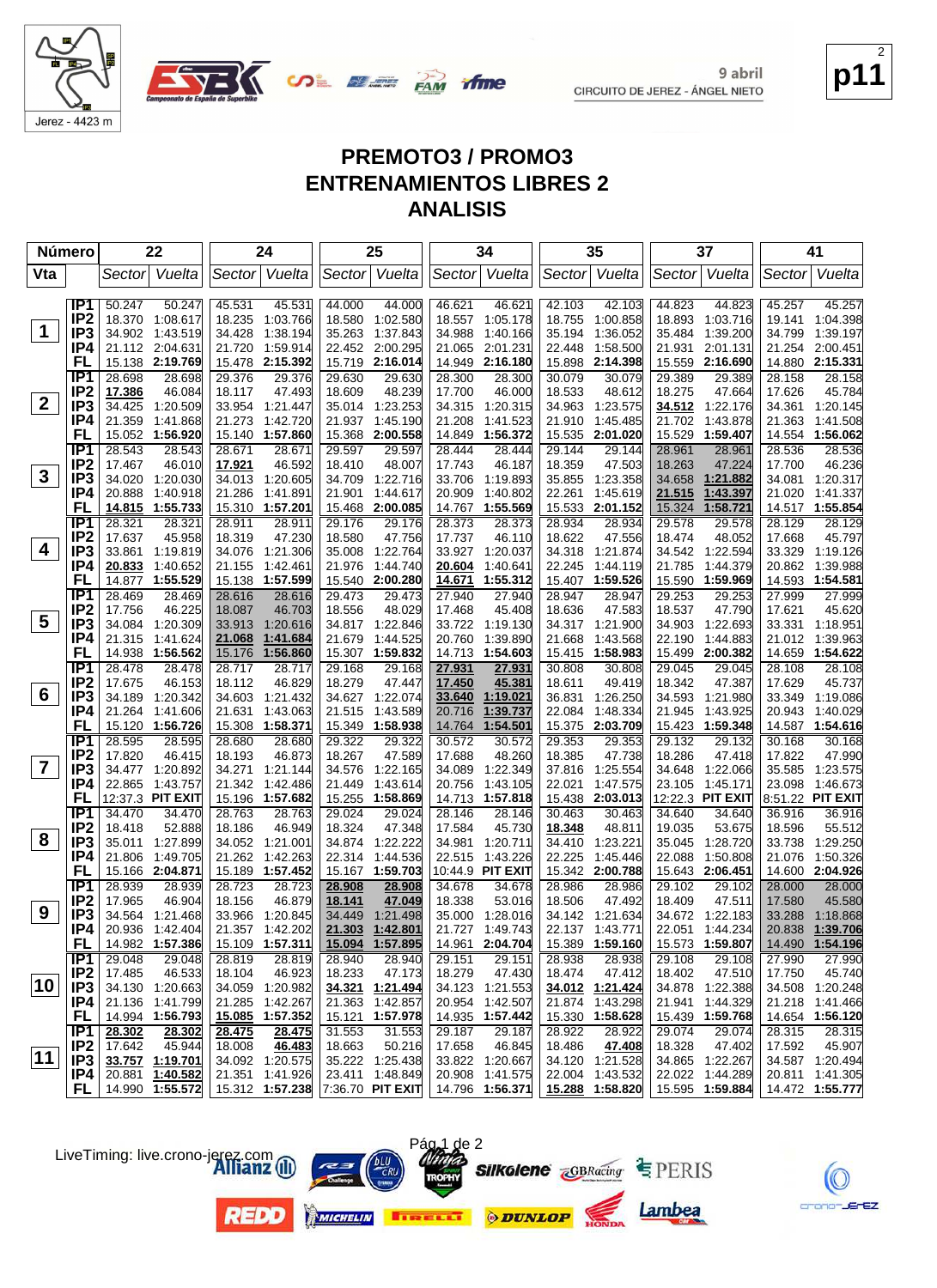



**p11** 2

crono-JErEZ

#### **PREMOTO3 / PROMO3 ENTRENAMIENTOS LIBRES 2 ANALISIS**

**fime** 

| Vta<br>Sector Vuelta<br>Sector Vuelta<br>Sector Vuelta<br>Sector Vuelta<br>Sector Vuelta<br>Sector Vuelta<br>Sector<br>IP1<br>29.195<br>28.836<br>28.836<br>28.608<br>28.608<br>41.167<br>41.167<br>28.164<br>28.164<br>30.324<br>30.324<br>29.195<br>30.785<br>IP <sub>2</sub><br>17.710<br>46.546<br>18.034<br>46.642<br>17.534<br>45.698<br>19.153<br>49.477<br>18.394<br>47.589<br>18.995 1:00.162<br>17.491<br> 12 <br>IP <sub>3</sub><br>36.037 1:22.583<br>33.869 1:20.511<br>35.614 1:35.776<br>33.929 1:19.627<br>34.847 1:24.324<br>34.687 1:22.276<br>33.786 1:22.062<br>21.072 1:43.655<br>1:41.785<br>21.016 1:40.643<br>24.370 1:48.694<br>IP4<br>21.274<br>21.830 1:57.606<br>21.720<br>1:43.996<br>21.220<br>15.169 1:58.824<br>2:00.556<br>4:42.61 PIT EXIT<br>15.092 1:58.374<br>FL<br>18.771<br>15.401 2:13.007<br>17.381 1:58.024<br>15.426<br>1:59.422<br>36.844<br>IP <sub>1</sub><br>28.382<br>28.382<br>39.904<br>39.904<br>29.112<br>28.240<br>28.240<br>28.973<br>28.973<br>27.956<br>29.112<br>36.844<br>45.838<br>21.089 1:00.993<br>17.456<br>18.236<br>47.348<br>17.690<br>45.930<br>18.830<br>55.674<br>18.387<br>17.965<br>IP <sub>2</sub><br>47.360<br>13<br>38.003 1:38.996<br>34.535<br>IP <sub>3</sub><br>33.886 1:19.724<br>1:21.883<br>34.389<br>1:20.319<br>34.675 1:30.349<br>34.706 1:22.066 | Vuelta<br>30.785<br>48.276<br>1:43.282<br>27.956<br>45.921<br>33.134 1:19.055<br>1:39.755<br>14.450 1:54.205<br>28.071<br>45.950 |
|---------------------------------------------------------------------------------------------------------------------------------------------------------------------------------------------------------------------------------------------------------------------------------------------------------------------------------------------------------------------------------------------------------------------------------------------------------------------------------------------------------------------------------------------------------------------------------------------------------------------------------------------------------------------------------------------------------------------------------------------------------------------------------------------------------------------------------------------------------------------------------------------------------------------------------------------------------------------------------------------------------------------------------------------------------------------------------------------------------------------------------------------------------------------------------------------------------------------------------------------------------------------------------------------------------------------------------------|----------------------------------------------------------------------------------------------------------------------------------|
|                                                                                                                                                                                                                                                                                                                                                                                                                                                                                                                                                                                                                                                                                                                                                                                                                                                                                                                                                                                                                                                                                                                                                                                                                                                                                                                                       |                                                                                                                                  |
|                                                                                                                                                                                                                                                                                                                                                                                                                                                                                                                                                                                                                                                                                                                                                                                                                                                                                                                                                                                                                                                                                                                                                                                                                                                                                                                                       |                                                                                                                                  |
|                                                                                                                                                                                                                                                                                                                                                                                                                                                                                                                                                                                                                                                                                                                                                                                                                                                                                                                                                                                                                                                                                                                                                                                                                                                                                                                                       |                                                                                                                                  |
|                                                                                                                                                                                                                                                                                                                                                                                                                                                                                                                                                                                                                                                                                                                                                                                                                                                                                                                                                                                                                                                                                                                                                                                                                                                                                                                                       |                                                                                                                                  |
|                                                                                                                                                                                                                                                                                                                                                                                                                                                                                                                                                                                                                                                                                                                                                                                                                                                                                                                                                                                                                                                                                                                                                                                                                                                                                                                                       |                                                                                                                                  |
|                                                                                                                                                                                                                                                                                                                                                                                                                                                                                                                                                                                                                                                                                                                                                                                                                                                                                                                                                                                                                                                                                                                                                                                                                                                                                                                                       |                                                                                                                                  |
|                                                                                                                                                                                                                                                                                                                                                                                                                                                                                                                                                                                                                                                                                                                                                                                                                                                                                                                                                                                                                                                                                                                                                                                                                                                                                                                                       |                                                                                                                                  |
|                                                                                                                                                                                                                                                                                                                                                                                                                                                                                                                                                                                                                                                                                                                                                                                                                                                                                                                                                                                                                                                                                                                                                                                                                                                                                                                                       |                                                                                                                                  |
|                                                                                                                                                                                                                                                                                                                                                                                                                                                                                                                                                                                                                                                                                                                                                                                                                                                                                                                                                                                                                                                                                                                                                                                                                                                                                                                                       |                                                                                                                                  |
| 20.894 1:40.618<br>26.362 2:05.358<br>21.459<br>1:43.342<br>20.982<br>1:41.301<br>22.209<br>1:52.558<br>22.013 1:44.079<br>20.700<br>IP4                                                                                                                                                                                                                                                                                                                                                                                                                                                                                                                                                                                                                                                                                                                                                                                                                                                                                                                                                                                                                                                                                                                                                                                              |                                                                                                                                  |
| 14.898 1:55.516<br>15.586 2:08.144<br>15.232 1:59.311<br>FL<br>3:17.49 PIT EXIT<br>15.328<br>1:58.670<br>15.854<br>1:57.155                                                                                                                                                                                                                                                                                                                                                                                                                                                                                                                                                                                                                                                                                                                                                                                                                                                                                                                                                                                                                                                                                                                                                                                                           |                                                                                                                                  |
| IP1<br>28.497<br>28.497<br>37.234<br>37.234<br>29.131<br>29.131<br>28.102<br>28.102<br>29.145<br>29.145<br>28.795<br>28.795<br>28.071                                                                                                                                                                                                                                                                                                                                                                                                                                                                                                                                                                                                                                                                                                                                                                                                                                                                                                                                                                                                                                                                                                                                                                                                 |                                                                                                                                  |
| IP <sub>2</sub><br>18.360<br>55.677<br>47.456<br>18.550<br>46.857<br>18.443<br>18.325<br>17.646<br>45.748<br>47.695<br>17.879<br>18.061<br>46.856                                                                                                                                                                                                                                                                                                                                                                                                                                                                                                                                                                                                                                                                                                                                                                                                                                                                                                                                                                                                                                                                                                                                                                                     |                                                                                                                                  |
| 14<br>IP <sub>3</sub><br>34.609 1:21.466<br>34.994 1:30.671<br>34.575<br>1:22.031<br>33.900<br>1:19.648<br>34.372 1:22.067<br>35.338<br>36.204 1:22.154<br>1:22.194                                                                                                                                                                                                                                                                                                                                                                                                                                                                                                                                                                                                                                                                                                                                                                                                                                                                                                                                                                                                                                                                                                                                                                   |                                                                                                                                  |
| IP4<br>21.076 1:42.542<br>1:52.061<br>1:43.490<br>21.142 1:43.296<br>21.390<br>21.459<br>20.902<br>1:40.550<br>21.779<br>1:43.846                                                                                                                                                                                                                                                                                                                                                                                                                                                                                                                                                                                                                                                                                                                                                                                                                                                                                                                                                                                                                                                                                                                                                                                                     |                                                                                                                                  |
| FL<br>14.921 1:57.463<br>15.237<br>1:58.727<br>14.818<br>1:55.368<br>15.343<br>1:59.189<br>14.596 1:57.892<br>15.365 2:07.426                                                                                                                                                                                                                                                                                                                                                                                                                                                                                                                                                                                                                                                                                                                                                                                                                                                                                                                                                                                                                                                                                                                                                                                                         |                                                                                                                                  |
| IP1<br>28.656<br>28.656<br>28.905<br>28.905<br>29.988<br>29.988<br>28.436<br>28.436<br>28.959<br>28.959<br>27.933                                                                                                                                                                                                                                                                                                                                                                                                                                                                                                                                                                                                                                                                                                                                                                                                                                                                                                                                                                                                                                                                                                                                                                                                                     | 27.933                                                                                                                           |
| IP <sub>2</sub><br>46.393<br>47.190<br>46.895<br>18.464<br>17.737<br>18.285<br>18.744<br>48.732<br>18.459<br>47.423<br>17.480                                                                                                                                                                                                                                                                                                                                                                                                                                                                                                                                                                                                                                                                                                                                                                                                                                                                                                                                                                                                                                                                                                                                                                                                         | 45.413                                                                                                                           |
| 15 <br>IP <sub>3</sub><br>34.096 1:20.489<br>34.623 1:21.813<br>34.602 1:21.497<br>34.166<br>1:21.589<br>33.419 1:18.832                                                                                                                                                                                                                                                                                                                                                                                                                                                                                                                                                                                                                                                                                                                                                                                                                                                                                                                                                                                                                                                                                                                                                                                                              |                                                                                                                                  |
| IP4<br>21.531 1:42.020<br>21.576<br>1:43.389<br>21.180<br>1:42.677<br>21.040 1:39.872<br>21.649<br>1:43.238                                                                                                                                                                                                                                                                                                                                                                                                                                                                                                                                                                                                                                                                                                                                                                                                                                                                                                                                                                                                                                                                                                                                                                                                                           |                                                                                                                                  |
| 14.467 1:54.339<br>FL<br>15.147 1:57.167<br>15.409 1:58.798<br>14.795 1:57.472<br>1:58.616<br>15.378                                                                                                                                                                                                                                                                                                                                                                                                                                                                                                                                                                                                                                                                                                                                                                                                                                                                                                                                                                                                                                                                                                                                                                                                                                  |                                                                                                                                  |
| $\overline{IP1}$<br>28.728<br>28.728<br>30.112<br>30.112<br>28.935<br>28.935<br>29.301                                                                                                                                                                                                                                                                                                                                                                                                                                                                                                                                                                                                                                                                                                                                                                                                                                                                                                                                                                                                                                                                                                                                                                                                                                                | 29.301                                                                                                                           |
| IP <sub>2</sub><br>46.929<br>47.955<br>18.552<br>18.201<br>17.843<br>47.487<br>19.096<br>16                                                                                                                                                                                                                                                                                                                                                                                                                                                                                                                                                                                                                                                                                                                                                                                                                                                                                                                                                                                                                                                                                                                                                                                                                                           | 48.397                                                                                                                           |
| IP <sub>3</sub><br>33.840 1:21.795<br>1:21.060<br>34.093<br>35.934 1:24.331<br>34.131<br>1:21.580<br>IP4<br>1:42.269<br>21.923                                                                                                                                                                                                                                                                                                                                                                                                                                                                                                                                                                                                                                                                                                                                                                                                                                                                                                                                                                                                                                                                                                                                                                                                        |                                                                                                                                  |
| 21.416 1:43.211<br>21.209<br>1:43.503<br><b>FL</b><br>15.204 1:57.473<br>14.743 1:57.954<br>15.373 1:58.876                                                                                                                                                                                                                                                                                                                                                                                                                                                                                                                                                                                                                                                                                                                                                                                                                                                                                                                                                                                                                                                                                                                                                                                                                           | 22.862 1:47.193                                                                                                                  |
| $\overline{IP1}$<br>28.608<br>28.608<br>30.681<br>30.681                                                                                                                                                                                                                                                                                                                                                                                                                                                                                                                                                                                                                                                                                                                                                                                                                                                                                                                                                                                                                                                                                                                                                                                                                                                                              |                                                                                                                                  |
| IP <sub>2</sub><br>46.791<br>49.539<br>18.183<br>18.858                                                                                                                                                                                                                                                                                                                                                                                                                                                                                                                                                                                                                                                                                                                                                                                                                                                                                                                                                                                                                                                                                                                                                                                                                                                                               |                                                                                                                                  |
| 17 <br>IP <sub>3</sub><br>35.079 1:24.618<br>34.195 1:20.986                                                                                                                                                                                                                                                                                                                                                                                                                                                                                                                                                                                                                                                                                                                                                                                                                                                                                                                                                                                                                                                                                                                                                                                                                                                                          |                                                                                                                                  |
| 22.050 1:46.668<br>IP4<br>21.221<br>1:42.207                                                                                                                                                                                                                                                                                                                                                                                                                                                                                                                                                                                                                                                                                                                                                                                                                                                                                                                                                                                                                                                                                                                                                                                                                                                                                          |                                                                                                                                  |
| <b>FL</b><br>15.307 1:57.514<br>15.412 2:02.080                                                                                                                                                                                                                                                                                                                                                                                                                                                                                                                                                                                                                                                                                                                                                                                                                                                                                                                                                                                                                                                                                                                                                                                                                                                                                       |                                                                                                                                  |
| $\overline{IP1}$<br>28.655<br>28.655<br>28.894<br>28.894                                                                                                                                                                                                                                                                                                                                                                                                                                                                                                                                                                                                                                                                                                                                                                                                                                                                                                                                                                                                                                                                                                                                                                                                                                                                              |                                                                                                                                  |
| IP <sub>2</sub><br>46.773<br>18.803<br>47.697<br>18.118                                                                                                                                                                                                                                                                                                                                                                                                                                                                                                                                                                                                                                                                                                                                                                                                                                                                                                                                                                                                                                                                                                                                                                                                                                                                               |                                                                                                                                  |
| 18 <br>IP <sub>3</sub><br>34.048 1:20.821<br>34.377 1:22.074                                                                                                                                                                                                                                                                                                                                                                                                                                                                                                                                                                                                                                                                                                                                                                                                                                                                                                                                                                                                                                                                                                                                                                                                                                                                          |                                                                                                                                  |
| IP4<br>22.777 1:44.851<br>21.392 1.42.213                                                                                                                                                                                                                                                                                                                                                                                                                                                                                                                                                                                                                                                                                                                                                                                                                                                                                                                                                                                                                                                                                                                                                                                                                                                                                             |                                                                                                                                  |
| <b>FL</b><br>15.199 1:57.412<br>15.534 2:00.385                                                                                                                                                                                                                                                                                                                                                                                                                                                                                                                                                                                                                                                                                                                                                                                                                                                                                                                                                                                                                                                                                                                                                                                                                                                                                       |                                                                                                                                  |
| IP <sub>1</sub><br>28.628<br>28.628                                                                                                                                                                                                                                                                                                                                                                                                                                                                                                                                                                                                                                                                                                                                                                                                                                                                                                                                                                                                                                                                                                                                                                                                                                                                                                   |                                                                                                                                  |
| IP <sub>2</sub><br>46.772<br>18.144<br>19<br>IP <sub>3</sub><br>34.151 1:20.923                                                                                                                                                                                                                                                                                                                                                                                                                                                                                                                                                                                                                                                                                                                                                                                                                                                                                                                                                                                                                                                                                                                                                                                                                                                       |                                                                                                                                  |
| IP4<br>21.312 1:42.235                                                                                                                                                                                                                                                                                                                                                                                                                                                                                                                                                                                                                                                                                                                                                                                                                                                                                                                                                                                                                                                                                                                                                                                                                                                                                                                |                                                                                                                                  |
| FL<br>15.247 1:57.482                                                                                                                                                                                                                                                                                                                                                                                                                                                                                                                                                                                                                                                                                                                                                                                                                                                                                                                                                                                                                                                                                                                                                                                                                                                                                                                 |                                                                                                                                  |
| $\overline{IP1}$                                                                                                                                                                                                                                                                                                                                                                                                                                                                                                                                                                                                                                                                                                                                                                                                                                                                                                                                                                                                                                                                                                                                                                                                                                                                                                                      |                                                                                                                                  |
| IP <sub>2</sub>                                                                                                                                                                                                                                                                                                                                                                                                                                                                                                                                                                                                                                                                                                                                                                                                                                                                                                                                                                                                                                                                                                                                                                                                                                                                                                                       |                                                                                                                                  |
| 20<br>IP <sub>3</sub>                                                                                                                                                                                                                                                                                                                                                                                                                                                                                                                                                                                                                                                                                                                                                                                                                                                                                                                                                                                                                                                                                                                                                                                                                                                                                                                 |                                                                                                                                  |
| IP4                                                                                                                                                                                                                                                                                                                                                                                                                                                                                                                                                                                                                                                                                                                                                                                                                                                                                                                                                                                                                                                                                                                                                                                                                                                                                                                                   |                                                                                                                                  |
| FL                                                                                                                                                                                                                                                                                                                                                                                                                                                                                                                                                                                                                                                                                                                                                                                                                                                                                                                                                                                                                                                                                                                                                                                                                                                                                                                                    |                                                                                                                                  |

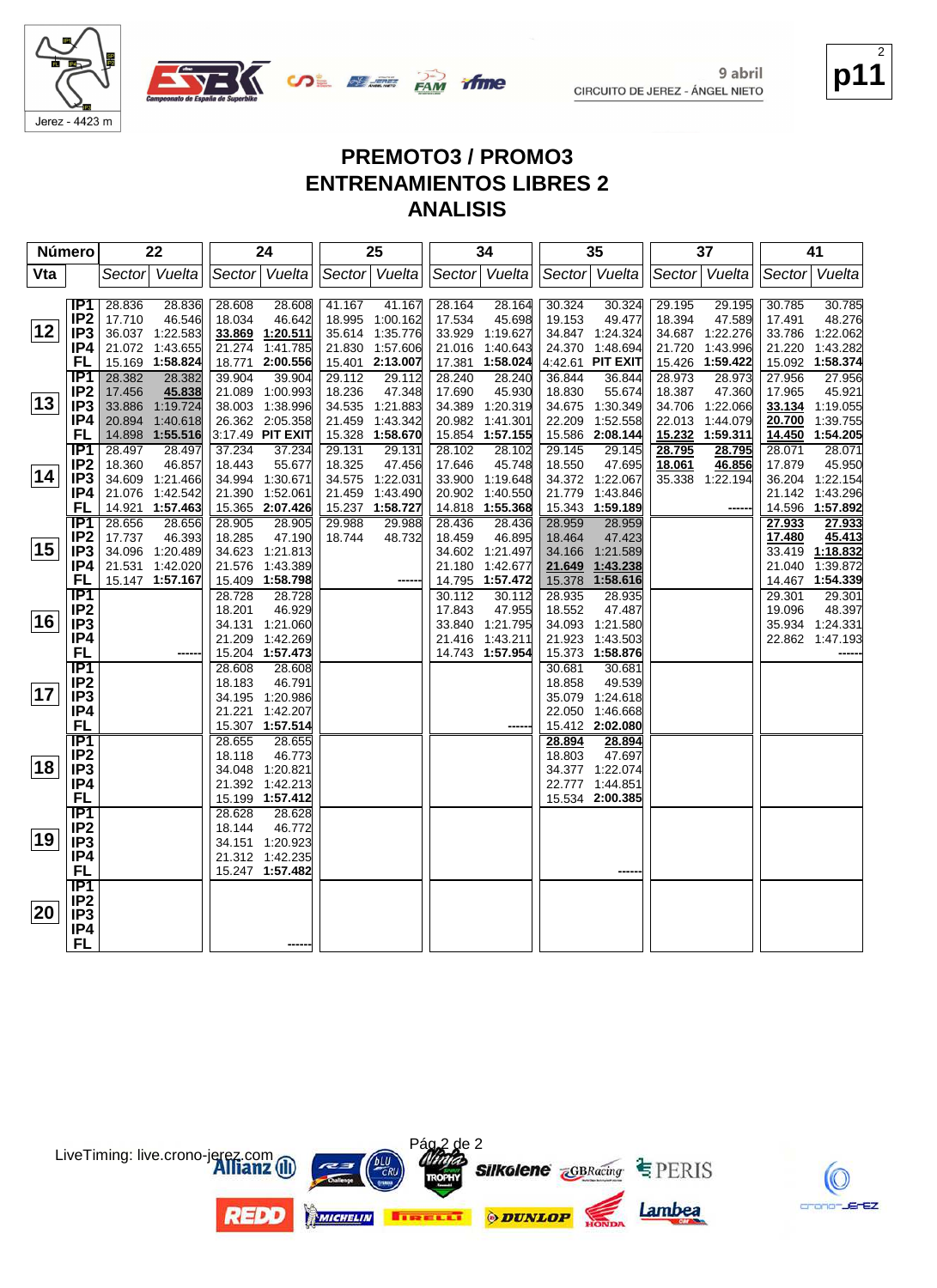



**p11** 3

#### **PREMOTO3 / PROMO3 ENTRENAMIENTOS LIBRES 2 ANALISIS**

**SALE AND TIME** 

| <b>Número</b>           |                                    | 44                                   | 49                                   | 54                                    | 57                                       | 58                                       | 74                                   | 94                                    |  |
|-------------------------|------------------------------------|--------------------------------------|--------------------------------------|---------------------------------------|------------------------------------------|------------------------------------------|--------------------------------------|---------------------------------------|--|
| Vta                     |                                    | Vuelta<br>Sector                     | Sector Vuelta                        | Sector Vuelta                         | Sector Vuelta                            | Sector Vuelta                            | Vuelta<br>Sector                     | Vuelta<br>Sector                      |  |
|                         | IP <sub>1</sub>                    | 44.378<br>44.378                     | 45.941<br>45.941                     | 39.359<br>39.359                      | 48.789<br>48.789                         | 52.384<br>52.384                         | 50.728<br>50.728                     | 37.068<br>37.068                      |  |
|                         | IP <sub>2</sub>                    | 18.606<br>1:02.984                   | 18.676<br>1:04.617                   | 19.246<br>58.605                      | 1:07.370<br>18.581                       | 19.053<br>1:11.437                       | 18.894<br>1:09.622                   | 18.976<br>56.044                      |  |
| $\mathbf 1$             | IP <sub>3</sub>                    | 34.958<br>1:37.942                   | 35.559<br>1:40.176                   | 1:33.153<br>34.548                    | 34.514<br>1:41.884                       | 34.038<br>1:45.475                       | 33.996<br>1:43.618                   | 36.102 1:32.146                       |  |
|                         | IP4                                | 21.526 1:59.468                      | 22.198 2:02.374                      | 1:55.028<br>21.875                    | 2:03.741<br>21.857                       | 2:06.940<br>21.465                       | 2:04.944<br>21.326                   | 24.973 1:57.119                       |  |
|                         | FL                                 | 15.530<br>2:14.998                   | 15.294<br>2:17.668                   | 15.271<br>2:10.299                    | 15.174 2:18.915                          | 51.307 PIT EXIT                          | 15.249<br>2:20.193                   | 4:12.35 PIT EXIT                      |  |
|                         | IP <sub>1</sub>                    | 28.953<br>28.953                     | 29.744<br>29.744                     | 29.011<br>29.011                      | 29.169<br>29.169                         | 33.811<br>33.811                         | 27.896<br>27.896                     | 36.233<br>36.233                      |  |
|                         | IP <sub>2</sub>                    | 17.909<br>46.862                     | 48.288<br>18.544                     | 18.478<br>47.489                      | 18.012<br>47.181                         | 17.565<br>51.376                         | 17.669<br>45.565                     | 18.118<br>54.351                      |  |
| $\mathbf{2}$            | IP <sub>3</sub>                    | 34.754<br>1:21.616                   | 34.877 1:23.165                      | 37.547 1:25.036                       | 34.299<br>1:21.480                       | 33.861<br>1:25.237                       | 34.984<br>1:20.549                   | 34.522 1:28.873                       |  |
|                         | IP4                                | 21.590<br>1:43.206                   | 21.838<br>1:45.003                   | 22.083<br>1:47.119                    | 21.584<br>1:43.064                       | 21.357<br>1:46.594                       | 1:41.140<br>20.591                   | 21.746<br>1:50.619                    |  |
|                         | FL                                 | 15.836<br>1:59.042                   | 2:00.274<br>15.271                   | 2:02.318<br>15.199                    | 15.002<br>1:58.066                       | 2:04.004<br>17.410                       | 15.016<br>1:56.156                   | 14.920 2:05.539                       |  |
|                         | IP <sub>1</sub>                    | 29.115<br>29.115                     | 29.497<br>29.497                     | 28.510<br>28.510                      | 28.864<br>28.864                         | 27.481<br>27.481                         | 28.393<br>28.393                     | 28.922<br>28.922                      |  |
|                         | IP <sub>2</sub>                    | 18.429<br>47.544                     | 47.923<br>18.426                     | 18.115<br>46.625                      | 17.929<br>46.793                         | 17.369<br>44.850                         | 17.650<br>46.043                     | 46.979<br>18.057                      |  |
| $\mathbf{3}$            | IP <sub>3</sub>                    | 34.633<br>1:22.177                   | 34.901 1:22.824                      | 1:20.384<br>33.759                    | 1:21.282<br>34.489                       | 33.002 1:17.852                          | 33.885<br>1:19.928                   | 33.812 1:20.791                       |  |
|                         | IP4                                | 21.495<br>1:43.672                   | 23.125<br>1:45.949                   | 21.237<br>1:41.621                    | 1:42.688<br>21.406                       | 20.839<br>1:38.691                       | 20.958<br>1:40.886                   | 1:42.147<br>21.356                    |  |
|                         | FL                                 | 15.576<br>1:59.248                   | 34.594 PIT EXIT                      | 15.168<br>1:56.789                    | 14.894<br>1:57.582                       | 1:53.467<br>14.776                       | 14.883<br>1:55.769                   | 14.681<br>1:56.828                    |  |
|                         | IP <sub>1</sub>                    | 29.860<br>29.860                     | 36.543<br>36.543                     | 28.529<br>28.529                      | 28.711<br>28.711                         | 27.394<br>27.394                         | 28.275<br>28.275                     | 28.551<br>28.551                      |  |
| 4                       | IP <sub>2</sub><br>IP <sub>3</sub> | 19.502<br>49.362<br>1:26.693         | 18.722<br>55.265<br>1:30.490         | 18.376<br>46.905                      | 18.178<br>46.889                         | 17.504<br>44.898                         | 17.685<br>45.960<br>33.737 1:19.697  | 17.851<br>46.402                      |  |
|                         | IP4                                | 37.331<br>25.636<br>1:52.329         | 35.225<br>1:52.769<br>22.279         | 33.612 1:20.517<br>20.829<br>1:41.346 | 34.158<br>1:21.047<br>21.315<br>1:42.362 | 32.773<br>1:17.671<br>20.542<br>1:38.213 | 21.595<br>1:41.292                   | 34.073 1:20.475<br>20.685<br>1:41.160 |  |
|                         | FL                                 | 1:44.22 PIT EXIT                     | 15.412 2:08.181                      | 15.086<br>1:56.432                    | 1:57.311<br>14.949                       | 14.559<br>1:52.772                       | 6:16.20 PIT EXIT                     | 14.477<br>1:55.637                    |  |
|                         | IP1                                | 36.592<br>36.592                     | 29.330<br>29.330                     | 28.374<br>28.374                      | 28.672<br>28.672                         | 27.475<br>27.475                         | 33.914<br>33.914                     | 28.872<br>28.872                      |  |
|                         | IP <sub>2</sub>                    | 19.862<br>56.454                     | 18.797<br>48.127                     | 18.235<br>46.609                      | 46.716<br>18.044                         | 17.500<br>44.975                         | 18.299<br>52.213                     | 17.647<br>46.519                      |  |
| $\overline{\mathbf{5}}$ | IP <sub>3</sub>                    | 39.221<br>1:35.675                   | 34.882 1:23.009                      | 33.484<br>1:20.093                    | 1:20.799<br>34.083                       | 32.623<br>1:17.598                       | 33.900<br>1:26.113                   | 33.847 1:20.366                       |  |
|                         | IP4                                | 21.732 1:57.407                      | 22.205<br>1:45.214                   | 20.818<br>1:40.911                    | 21.384<br>1:42.183                       | 1:38.077<br>20.479                       | 21.118<br>1:47.231                   | 21.008<br>1:41.374                    |  |
|                         | FL                                 | 15.433 2:12.840                      | 15.234 2:00.448                      | 1:55.921<br>15.010                    | 1:57.049<br>14.866                       | 14.409<br>1:52.486                       | 15.110 2:02.341                      | 14.630 1:56.004                       |  |
|                         | IP <sub>1</sub>                    | 29.068<br>29.068                     | 29.295<br>29.295                     | 28.381<br>28.381                      | 34.347<br>34.347                         | 27.269<br>27.269                         | 28.186<br>28.186                     | 28.478<br>28.478                      |  |
|                         | IP <sub>2</sub>                    | 18.089<br>47.157                     | 18.499<br>47.794                     | 46.691<br>18.310                      | 52.497<br>18.150                         | 17.297<br>44.566                         | 17.732<br>45.918                     | 17.772<br>46.250                      |  |
| 6                       | IP <sub>3</sub>                    | 34.441 1:21.598                      | 34.768<br>1:22.562                   | 34.333 1:21.024                       | 34.124<br>1:26.621                       | 1:17.383<br>32.817                       | 33.364<br>1:19.282                   | 33.687 1:19.937                       |  |
|                         | IP4                                | 21.381<br>1:42.979                   | 21.972<br>1:44.534                   | 22.517<br>1:43.541                    | 1:48.402<br>21.781                       | 20.307<br>1:37.690                       | 22.270<br>1:41.552                   | 21.730<br>1:41.667                    |  |
|                         | FL                                 | 15.575 1:58.554                      | 15.216 1:59.750                      | 5:47.46 PIT EXIT                      | 15.167<br>2:03.569                       | 14.365<br>1:52.055                       | 15.510 1:57.062                      | 14.873 1:56.540                       |  |
|                         | IP1                                | 28.699<br>28.699                     | 29.099<br>29.099                     | 46.704<br>46.704                      | 28.971<br>28.971                         | 27.302<br>27.302                         | 27.859<br>27.859                     | 28.903<br>28.903                      |  |
|                         | IP <sub>2</sub>                    | 18.114<br>46.813                     | 18.515<br>47.614                     | 18.919<br>1:05.623                    | 18.130<br>47.101                         | 17.194<br>44.496                         | 17.561<br>45.420                     | 17.866<br>46.769                      |  |
| $\overline{\mathbf{r}}$ | IP <sub>3</sub>                    | 34.454<br>1:21.267                   | 34.562 1:22.176                      | 34.356<br>1:39.979                    | 1:27.402<br>40.301                       | 32.530<br>1:17.026                       | 1:18.587<br>33.167                   | 34.052 1:20.821                       |  |
|                         | IP4                                | 21.336<br>1:42.603                   | 1:44.064<br>21.888                   | 2:01.347<br>21.368                    | 1:50.177<br>22.775                       | 20.360<br>1:37.386                       | 20.803<br>1:39.390                   | 1:42.141<br>21.320                    |  |
|                         | FL                                 | 15.530<br>1:58.133                   | 15.173 1:59.237                      | 2:16.620<br>15.273                    | 15.224 2:05.401                          | 1:51.844<br>14.458                       | 14.699<br>1:54.089                   | 14.718 1:56.859                       |  |
|                         | IP1<br>IP <sub>2</sub>             | 28.841<br>28.841<br>18.142<br>46.983 | 29.007<br>29.007<br>18.567<br>47.574 | 28.877<br>28.877<br>18.237<br>47.114  | 30.605<br>30.605<br>18.465<br>49.070     | 27.865<br>27.865<br>17.654<br>45.519     | 27.662<br>27.662<br>17.539<br>45.201 | 32.246<br>32.246<br>50.779<br>18.533  |  |
| 8                       | IP <sub>3</sub>                    | 34.295<br>1:21.278                   | 1:22.219<br>34.645                   | 1:22.230<br>35.116                    | 36.381<br>1:25.451                       | 33.978<br>1:19.497                       | 33.770<br>1:18.971                   | 35.416 1:26.195                       |  |
|                         | IP4                                | 21.320<br>1:42.598                   | 22.199<br>1:44.418                   | 21.710<br>1:43.940                    | 25.982<br>1:51.433                       | 22.666<br>1:42.163                       | 21.065<br>1:40.036                   | 23.274<br>1:49.469                    |  |
|                         | FL                                 | 15.449 1:58.047                      | 15.249 1:59.667                      | 15.369<br>1:59.309                    | 2:51.06 PIT EXIT                         | 7:01.42 PIT EXIT                         | 14.959<br>1:54.995                   | 28.625 PIT EXIT                       |  |
|                         | IP <sub>1</sub>                    | 28.869<br>28.869                     | 29.085<br>29.085                     | 28.461<br>28.461                      | 33.135<br>33.135                         | 35.692<br>35.692                         | 28.026<br>28.026                     | 34.316<br>34.316                      |  |
|                         | IP <sub>2</sub>                    | 18.078<br>46.947                     | 18.466<br>47.551                     | 46.842<br>18.381                      | 18.161<br>51.296                         | 17.804<br>53.496                         | 17.688<br>45.714                     | 17.973<br>52.289                      |  |
| 9                       | IP3                                | 34.429 1:21.376                      | 34.514 1:22.065                      | 34.050 1:20.892                       | 34.112 1:25.408                          | 33.100 1:26.596                          | 33.529 1:19.243                      | 34.126 1:26.415                       |  |
|                         | IP4                                | 21.248 1:42.624                      | 22.018 1:44.083                      |                                       | 21.405 1:46.813                          | 20.747 1:47.343                          | 21.921 1:41.164                      | 21.328 1:47.743                       |  |
|                         | FL.                                | 15.385 1:58.009                      | 15.229 1:59.312                      |                                       | 14.855 2:01.668                          | 14.607 2:01.950                          | 5:12.55 PIT EXIT                     | 14.712 2:02.455                       |  |
|                         | IP <sub>1</sub>                    | 29.394<br>29.394                     | 30.968<br>30.968                     |                                       | 32.881<br>32.881                         | 27.591<br>27.591                         | 32.447<br>32.447                     | 28.621<br>28.621                      |  |
|                         | IP <sub>2</sub>                    | 48.235<br>18.841                     | 18.766<br>49.734                     |                                       | 51.377<br>18.496                         | 17.562<br>45.153                         | 17.745<br>50.192                     | 18.030<br>46.651                      |  |
| 10                      | IP3                                | 37.574 1:25.809                      | 35.423 1:25.157                      |                                       | 37.260 1:28.637                          | 32.643 1:17.796                          | 33.441 1:23.633                      | 33.560 1:20.211                       |  |
|                         | IP4                                | 24.420 1:50.229                      | 23.997 1:49.154                      |                                       | 23.173 1:51.810                          | 20.450 1:38.246                          | 21.299<br>1:44.932                   | 20.989 1:41.200                       |  |
|                         | FL.                                | 55.489 PIT EXIT                      | 2:12.55 PIT EXIT                     |                                       | 15.316 2:07.126                          | 14.587 1:52.833                          | 14.946 1:59.878                      | 14.595 1:55.795                       |  |
|                         | IP1                                | 34.801<br>34.801                     | 34.341<br>34.341                     |                                       | 31.552<br>31.552                         | 27.561<br>27.561                         | 27.989<br>27.989                     | 28.409<br>28.409                      |  |
| $ 11\rangle$            | IP <sub>2</sub>                    | 18.190<br>52.991                     | 19.038<br>53.379                     |                                       | 18.088<br>49.640                         | 17.352<br>44.913                         | 26.062<br>54.051                     | 17.515<br>45.924                      |  |
|                         | IP3                                | 34.261 1:27.252                      | 34.849 1:28.228                      |                                       | 33.991 1:23.631                          | 32.602 1:17.515                          | 34.769 1:28.820                      | 33.623 1:19.547                       |  |
|                         | IP4.<br>FL I                       | 21.551 1:48.803                      | 22.328 1:50.556                      |                                       | 1:45.002<br>21.371                       | 20.649 1:38.164                          | 21.414 1:50.234                      | 20.725 1:40.272<br>14.642 1:54.914    |  |
|                         |                                    | 15.437 2:04.240                      | 15.330 2:05.886                      |                                       | 18.964 2:03.966                          | $14.443$ 1:52.607                        | 14.932 2:05.166                      |                                       |  |











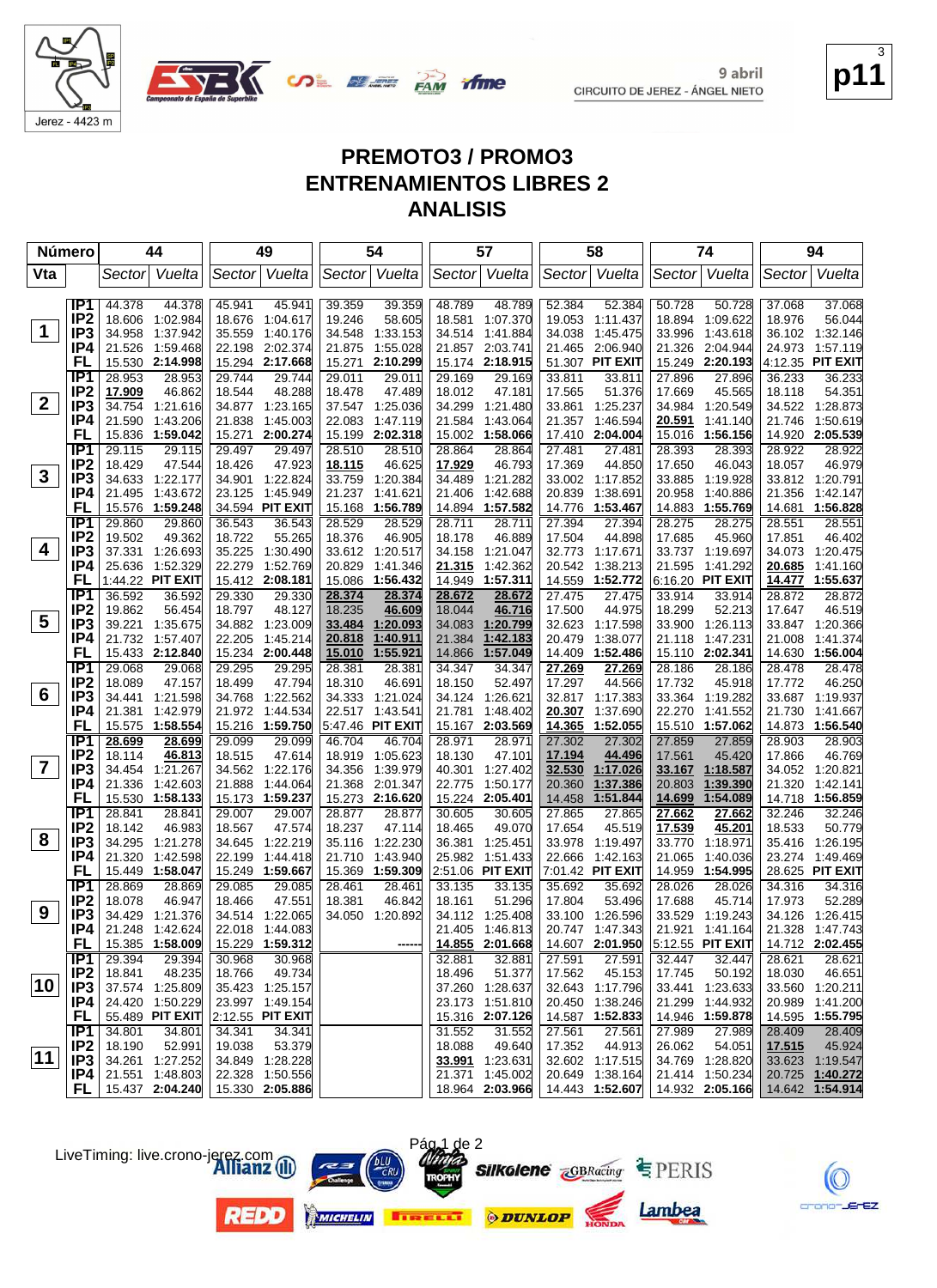

**UDE BEER PAN** 

**p11** 3

crono-JErEZ

### **PREMOTO3 / PROMO3 ENTRENAMIENTOS LIBRES 2 ANALISIS**

**fime** 

| Número |                                    | 44     |                                    | 49     |                             | 54            |  | 57     |                             | 58     |                                    | 74     |                             | 94     |                             |
|--------|------------------------------------|--------|------------------------------------|--------|-----------------------------|---------------|--|--------|-----------------------------|--------|------------------------------------|--------|-----------------------------|--------|-----------------------------|
| Vta    |                                    |        | Sector Vuelta                      |        | Sector Vuelta               | Sector Vuelta |  |        | Sector Vuelta               |        | Sector Vuelta                      | Sector | Vuelta                      | Sector | Vuelta                      |
|        |                                    |        |                                    |        |                             |               |  |        |                             |        |                                    |        |                             |        |                             |
|        | IP1                                | 28.920 | 28.920                             | 29.092 | 29.092                      |               |  | 31.033 | 31.033                      | 27.664 | 27.664                             | 28.024 | 28.024                      | 28.357 | 28.357                      |
|        | IP <sub>2</sub>                    | 18.140 | 47.060                             | 18.606 | 47.698                      |               |  | 19.225 | 50.258                      | 17.376 | 45.040                             | 17.711 | 45.735                      | 17.565 | 45.922                      |
| 12     | IP <sub>3</sub>                    |        | 33.886 1:20.946                    |        | 34.737 1:22.435             |               |  |        | 35.942 1:26.200             |        | 33.928 1:18.968                    |        | 33.379 1:19.114             | 33.433 | 1:19.355                    |
|        | IP4                                | 21.052 | 1:41.998                           | 22.003 | 1:44.438                    |               |  |        | 24.164 1:50.364             | 21.224 | 1:40.192                           |        | 20.992 1:40.106             | 21.038 | 1:40.393                    |
|        | FL                                 | 15.269 | 1:57.267                           |        | 15.278 1:59.716             |               |  |        | 1:16.17 PIT EXIT            |        | 17.616 1:57.808                    |        | 14.855 1:54.961             |        | 14.524 1:54.917             |
|        | IP <sub>1</sub>                    | 28.820 | 28.820                             | 28.781 | 28.781                      |               |  | 46.311 | 46.311                      | 27.519 | 27.519                             | 28.007 | 28.007                      | 28.562 | 28.562                      |
|        | IP <sub>2</sub>                    | 18.075 | 46.895                             | 18.433 | 47.214                      |               |  |        | 19.590 1:05.901             | 17.304 | 44.823                             | 17.851 | 45.858                      | 17.589 | 46.151                      |
| 13     | IP <sub>3</sub>                    |        | 34.135 1:21.030                    | 34.468 | 1:21.682                    |               |  | 34.893 | 1:40.794                    |        | 32.902 1:17.725                    | 33.691 | 1:19.549                    |        | 33.854 1:20.005             |
|        | IP4                                |        | 21.081 1:42.111                    |        | 22.082 1:43.764             |               |  |        | 22.393 2:03.187             | 20.570 | 1:38.295                           | 21.949 | 1:41.498                    |        | 21.162 1:41.167             |
|        | FL                                 |        | 15.337 1:57.448                    |        | 15.164 1:58.928             |               |  |        | 15.694 2:18.881             | 14.671 | 1:52.966                           |        | 1:22.86 PIT EXIT            |        | 14.749 1:55.916             |
|        | IP1                                | 28.918 | 28.918                             | 29.255 | 29.255                      |               |  | 29.674 | 29.674                      | 27.362 | 27.362                             | 32.765 | 32.765                      | 28.547 | 28.547                      |
|        | IP <sub>2</sub>                    | 19.398 | 48.316                             | 18.512 | 47.767                      |               |  | 18.329 | 48.003                      | 17.326 | 44.688                             | 18.026 | 50.791                      | 17.722 | 46.269                      |
| 14     | IP <sub>3</sub>                    |        | 37.815 1:26.131                    | 34.308 | 1:22.075                    |               |  |        | 35.547 1:23.550             | 33.754 | 1:18.442                           |        | 33.851 1:24.642             |        | 33.952 1:20.221             |
|        | IP4                                |        | 24.446 1:50.577                    | 22.035 | 1:44.110                    |               |  | 21.367 | 1:44.917                    | 20.521 | 1:38.963                           | 21.155 | 1:45.797                    |        | 21.337 1:41.558             |
|        | FL                                 |        | 1:57.90 PIT EXIT                   |        | 15.241 1:59.351             |               |  | 15.048 | 1:59.965                    | 14.641 | 1:53.604                           |        | 14.816 2:00.613             | 14.808 | 1:56.366                    |
|        | IP1                                | 34.327 | 34.327                             | 28.826 | 28.826                      |               |  | 29.060 | 29.060                      | 27.447 | 27.447                             | 27.975 | 27.975                      | 28.651 | 28.651                      |
| 15     | IP <sub>2</sub>                    | 18.397 | 52.724                             | 18.372 | 47.198                      |               |  | 18.412 | 47.472                      | 17.454 | 44.901                             | 17.706 | 45.681                      | 17.554 | 46.205                      |
|        | IP <sub>3</sub>                    |        | 34.697 1:27.421                    | 34.428 | 1:21.626                    |               |  |        | 35.647 1:23.119             | 32.647 | 1:17.548                           | 33.331 | 1:19.012                    | 33.979 | 1:20.184                    |
|        | IP4<br>FL                          |        | 22.689 1:50.110<br>18.196 2:08.306 | 21.959 | 1:43.585<br>15.406 1:58.991 |               |  | 21.348 | 1:44.467<br>15.138 1:59.605 |        | 20.692 1:38.240<br>14.498 1:52.738 | 20.948 | 1:39.960<br>14.825 1:54.785 | 20.895 | 1:41.079<br>14.690 1:55.769 |
|        | $\overline{IP1}$                   | 29.362 |                                    | 29.075 | 29.075                      |               |  | 29.747 | 29.747                      | 27.442 | 27.442                             |        |                             | 28.370 | 28.370                      |
|        | IP <sub>2</sub>                    | 18.361 | 29.362<br>47.723                   | 18.407 | 47.482                      |               |  | 20.067 | 49.814                      | 17.483 | 44.925                             |        |                             | 17.749 | 46.119                      |
| 16     | IP <sub>3</sub>                    |        | 35.013 1:22.736                    | 34.439 | 1:21.921                    |               |  | 36.051 | 1:25.865                    |        | 32.797 1:17.722                    |        |                             |        | 33.744 1:19.863             |
|        | IP4                                |        | 22.553 1:45.289                    | 22.303 | 1:44.224                    |               |  |        | 25.596 1:51.461             |        | 20.617 1:38.339                    |        |                             |        | 21.238 1:41.101             |
|        | FL                                 |        | 15.756 2:01.045                    |        | 15.406 1:59.630             |               |  |        |                             |        | 14.434 1:52.773                    |        |                             |        | 14.738 1:55.839             |
|        | IP <sub>1</sub>                    | 28.974 | 28.974                             | 28.813 | 28.813                      |               |  |        |                             | 27.408 | 27.408                             |        |                             | 30.808 | 30.808                      |
|        | IP <sub>2</sub>                    | 18.458 | 47.432                             | 18.435 | 47.248                      |               |  |        |                             | 17.460 | 44.868                             |        |                             | 17.584 | 48.392                      |
| 17     | IP <sub>3</sub>                    |        | 34.830 1:22.262                    |        | 34.408 1:21.656             |               |  |        |                             |        | 32.744 1:17.612                    |        |                             |        | 33.583 1:21.975             |
|        | IP4                                |        | 21.398 1:43.660                    | 21.883 | 1:43.539                    |               |  |        |                             | 20.578 | 1:38.190                           |        |                             |        | 21.105 1:43.080             |
|        | FL                                 |        | 15.467 1:59.127                    |        | 15.237 1:58.776             |               |  |        |                             |        | 14.619 1:52.809                    |        |                             |        | 14.504 1:57.584             |
|        | IP1                                | 28.907 | 28.907                             | 28.871 | 28.871                      |               |  |        |                             |        |                                    |        |                             | 28.492 | 28.492                      |
|        | IP <sub>2</sub>                    | 18.162 | 47.069                             | 18.434 | 47.305                      |               |  |        |                             |        |                                    |        |                             | 21.728 | 50.220                      |
| 18     | IP <sub>3</sub>                    |        | 34.455 1:21.524                    |        | 34.424 1:21.729             |               |  |        |                             |        |                                    |        |                             |        | 34.616 1:24.836             |
|        | IP4                                |        | 21.240 1:42.764                    | 21.855 | 1:43.584                    |               |  |        |                             |        |                                    |        |                             |        | 21.478 1:46.314             |
|        | FL                                 |        | 15.528 1:58.292                    |        | 15.250 1:58.834             |               |  |        |                             |        |                                    |        |                             |        | 15.048 2:01.362             |
|        | TP1                                |        |                                    | 28.957 | 28.957                      |               |  |        |                             |        |                                    |        |                             | 28.726 | 28.726                      |
|        | IP <sub>2</sub>                    |        |                                    | 18.450 | 47.407                      |               |  |        |                             |        |                                    |        |                             | 17.648 | 46.374                      |
| 19     | IP <sub>3</sub>                    |        |                                    | 34.298 | 1:21.705                    |               |  |        |                             |        |                                    |        |                             |        | 33.789 1:20.163             |
|        | IP4                                |        |                                    | 21.832 | 1:43.537                    |               |  |        |                             |        |                                    |        |                             |        | 21.005 1:41.168             |
|        | <b>FL</b>                          |        |                                    | 15.235 | 1:58.772                    |               |  |        |                             |        |                                    |        |                             |        | 14.704 1:55.872             |
|        | $\overline{IP1}$                   |        |                                    |        |                             |               |  |        |                             |        |                                    |        |                             |        |                             |
| 20     | IP <sub>2</sub><br>IP <sub>3</sub> |        |                                    |        |                             |               |  |        |                             |        |                                    |        |                             |        |                             |
|        |                                    |        |                                    |        |                             |               |  |        |                             |        |                                    |        |                             |        |                             |
|        | IP4<br><b>FL</b>                   |        |                                    |        |                             |               |  |        |                             |        |                                    |        |                             |        |                             |
|        |                                    |        |                                    |        |                             |               |  |        |                             |        |                                    |        |                             |        |                             |

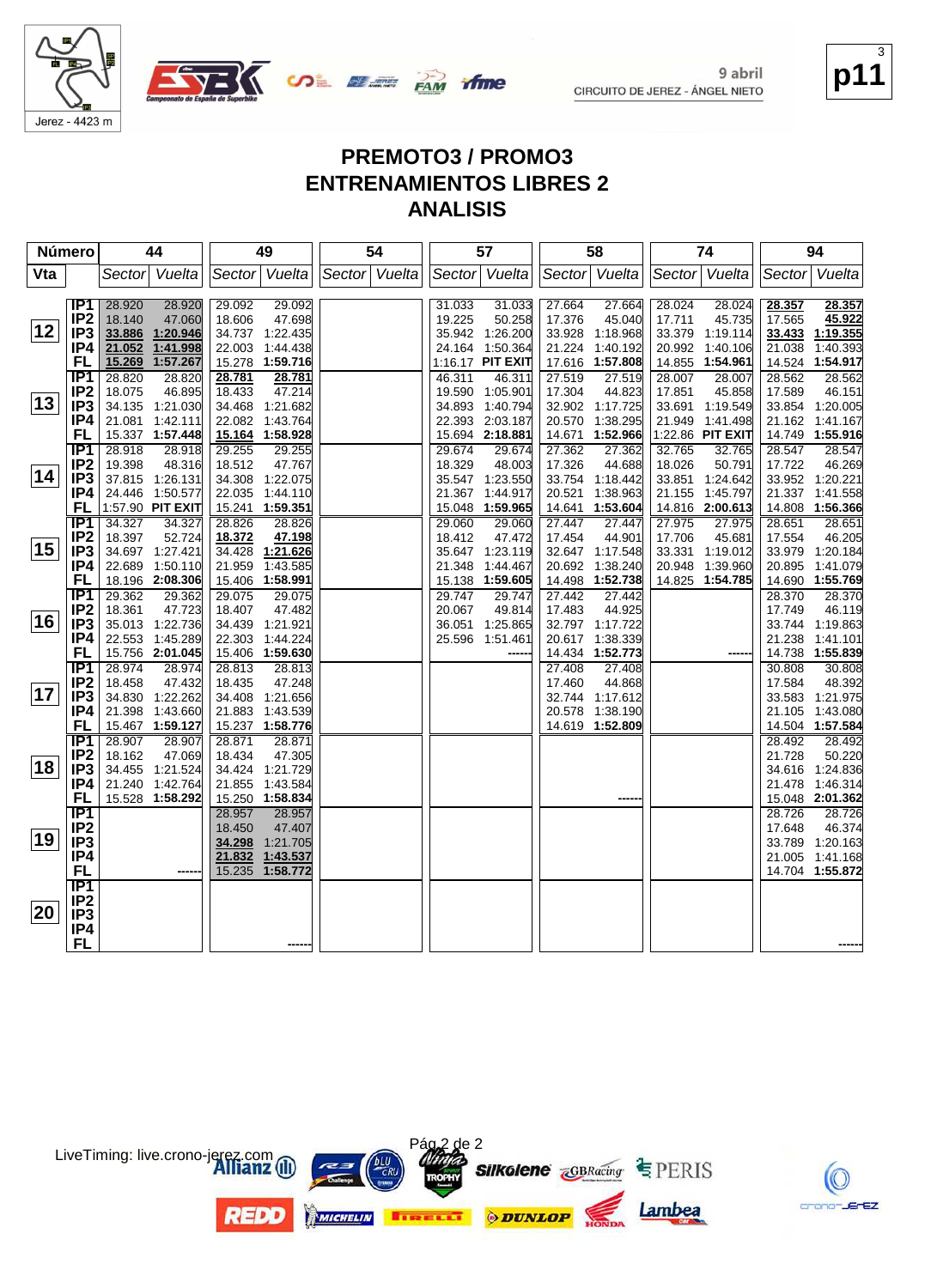

**SALE AND TIME** 



#### **PREMOTO3 / PROMO3 ENTRENAMIENTOS LIBRES 2 ANALISIS**

| Número                  |                              | 98                                   | 0<br>0        |               | 0             | 0             | 0             | 0                |  |
|-------------------------|------------------------------|--------------------------------------|---------------|---------------|---------------|---------------|---------------|------------------|--|
| Vta                     |                              | Sector Vuelta                        | Sector Vuelta | Sector Vuelta | Sector Vuelta | Sector Vuelta | Sector Vuelta | Vuelta<br>Sector |  |
|                         |                              |                                      |               |               |               |               |               |                  |  |
|                         | IP1                          | 44.882<br>44.882                     |               |               |               |               |               |                  |  |
|                         | IP <sub>2</sub>              | 19.357 1:04.239                      |               |               |               |               |               |                  |  |
| $\mathbf 1$             | IP3                          | 36.978 1:41.217                      |               |               |               |               |               |                  |  |
|                         | IP4                          | 23.070 2:04.287                      |               |               |               |               |               |                  |  |
|                         | FL                           | 15.950 2:20.237                      |               |               |               |               |               |                  |  |
|                         | IP1<br>IP <sub>2</sub>       | 30.323<br>30.323<br>18.983<br>49.306 |               |               |               |               |               |                  |  |
| $\mathbf{2}$            | IP <sub>3</sub>              | 35.767 1:25.073                      |               |               |               |               |               |                  |  |
|                         | IP4                          | 22.761 1:47.834                      |               |               |               |               |               |                  |  |
|                         | <b>FL</b>                    | 15.963 2:03.797                      |               |               |               |               |               |                  |  |
|                         | $\overline{IP1}$             | 29.825<br>29.825                     |               |               |               |               |               |                  |  |
|                         | IP <sub>2</sub>              | 18.741<br>48.566                     |               |               |               |               |               |                  |  |
| $\mathbf{3}$            | IP <sub>3</sub>              | 35.562 1:24.128                      |               |               |               |               |               |                  |  |
|                         | IP4                          | 22.404 1:46.532                      |               |               |               |               |               |                  |  |
|                         | FL                           | 15.775 2:02.307                      |               |               |               |               |               |                  |  |
|                         | IP1                          | 29.928<br>29.928                     |               |               |               |               |               |                  |  |
| $\overline{\mathbf{4}}$ | IP <sub>2</sub>              | 18.902<br>48.830                     |               |               |               |               |               |                  |  |
|                         | IP <sub>3</sub>              | 35.639 1:24.469<br>22.464 1:46.933   |               |               |               |               |               |                  |  |
|                         | IP4<br>FL                    | 15.830 2:02.763                      |               |               |               |               |               |                  |  |
|                         | $\overline{IP1}$             | 29.734<br>29.734                     |               |               |               |               |               |                  |  |
|                         | IP <sub>2</sub>              | 18.696<br>48.430                     |               |               |               |               |               |                  |  |
| $5\overline{)}$         | IP <sub>3</sub>              | 35.554 1:23.984                      |               |               |               |               |               |                  |  |
|                         | IP4                          | 22.384 1:46.368                      |               |               |               |               |               |                  |  |
|                         | FL                           | 15.909 2:02.277                      |               |               |               |               |               |                  |  |
|                         | $\overline{IP1}$             | 29.646<br>29.646                     |               |               |               |               |               |                  |  |
|                         | IP <sub>2</sub>              | 18.670<br>48.316                     |               |               |               |               |               |                  |  |
| $6\phantom{1}$          | IP <sub>3</sub>              | 35.618 1:23.934                      |               |               |               |               |               |                  |  |
|                         | IP4                          | 22.222 1:46.156                      |               |               |               |               |               |                  |  |
|                         | FL<br>IP1                    | 15.789 2:01.945<br>29.704<br>29.704  |               |               |               |               |               |                  |  |
|                         | IP <sub>2</sub>              | 18.607<br>48.311                     |               |               |               |               |               |                  |  |
| $\overline{\mathbf{7}}$ | IP <sub>3</sub>              | 35.431 1:23.742                      |               |               |               |               |               |                  |  |
|                         | IP4                          | 22.433 1:46.175                      |               |               |               |               |               |                  |  |
|                         | <b>FL</b>                    | 15.922 2:02.097                      |               |               |               |               |               |                  |  |
|                         | <b>IP1</b>                   | 29.782<br>29.782                     |               |               |               |               |               |                  |  |
|                         | IP <sub>2</sub>              | 18.865<br>48.647                     |               |               |               |               |               |                  |  |
| 8                       | IP <sub>3</sub>              | 35.854 1:24.501                      |               |               |               |               |               |                  |  |
|                         | IP4                          | 22.431 1:46.932                      |               |               |               |               |               |                  |  |
|                         | <b>FL</b><br>IP <sub>1</sub> | 15.889 2:02.821<br>30.345<br>30.345  |               |               |               |               |               |                  |  |
|                         | IP <sub>2</sub>              | 19.101<br>49.446                     |               |               |               |               |               |                  |  |
| 9                       | IP <sub>3</sub>              | 35.991 1:25.437                      |               |               |               |               |               |                  |  |
|                         | IP4                          | 24.038 1:49.475                      |               |               |               |               |               |                  |  |
|                         | FL                           | 10:40.8 PIT EXIT                     |               |               |               |               |               |                  |  |
|                         | IP1                          | 39.794<br>39.794                     |               |               |               |               |               |                  |  |
|                         | IP2                          | 18.824<br>58.618                     |               |               |               |               |               |                  |  |
| 10                      | IP <sub>3</sub>              | 35.930 1:34.548                      |               |               |               |               |               |                  |  |
|                         | IP4                          | 22.577 1:57.125                      |               |               |               |               |               |                  |  |
|                         | <b>FL</b><br>IP1             | 15.806 2:12.931<br>29.701<br>29.701  |               |               |               |               |               |                  |  |
|                         | IP <sub>2</sub>              | 18.766<br>48.467                     |               |               |               |               |               |                  |  |
| 11                      |                              | IP3 35.509 1:23.976                  |               |               |               |               |               |                  |  |
|                         |                              | $IP4$ 22.153 1:46.129                |               |               |               |               |               |                  |  |
|                         | FL                           | 15.829 2:01.958                      |               |               |               |               |               |                  |  |



**REDO** 





Pág 1 de 2





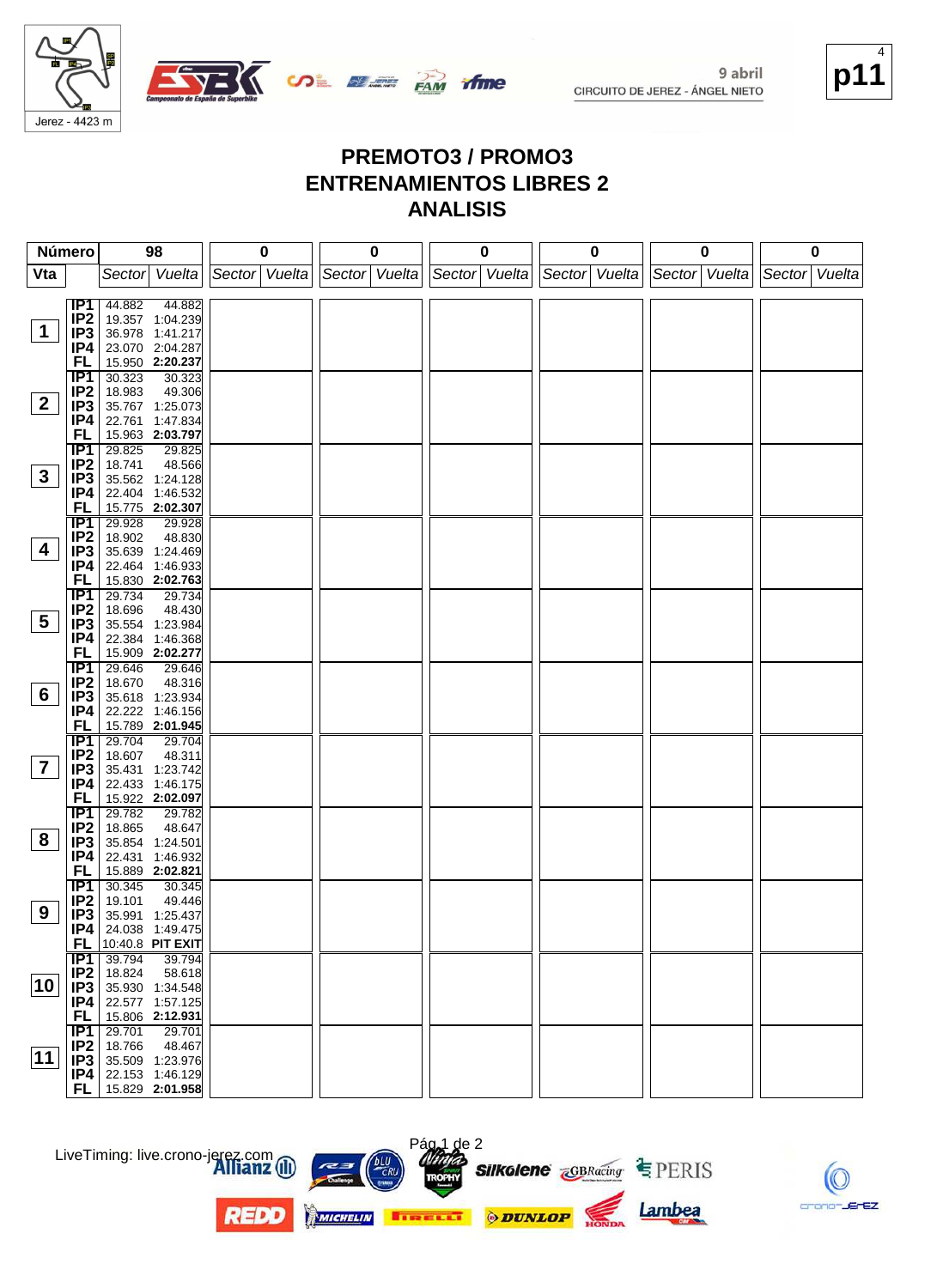

**OR BEER PAM** 



 $\mathbb{C}$ crono-JErEZ

#### **PREMOTO3 / PROMO3 ENTRENAMIENTOS LIBRES 2 ANALISIS**

ifme

| <b>Número</b> |                                     | 98                        |                  | $\pmb{0}$     |  | $\pmb{0}$<br>$\pmb{0}$ |  | $\pmb{0}$     |  | 0             |  | $\pmb{0}$     |  |               |  |
|---------------|-------------------------------------|---------------------------|------------------|---------------|--|------------------------|--|---------------|--|---------------|--|---------------|--|---------------|--|
| Vta           |                                     | Sector Vuelta             |                  | Sector Vuelta |  | Sector Vuelta          |  | Sector Vuelta |  | Sector Vuelta |  | Sector Vuelta |  | Sector Vuelta |  |
|               | IP1                                 | 29.472                    |                  |               |  |                        |  |               |  |               |  |               |  |               |  |
|               | iP2                                 | 18.719                    | 29.472<br>48.191 |               |  |                        |  |               |  |               |  |               |  |               |  |
| 12            | IP <sub>3</sub>                     | 35.415 1:23.606           |                  |               |  |                        |  |               |  |               |  |               |  |               |  |
|               | IP4                                 | 22.120 1:45.726           |                  |               |  |                        |  |               |  |               |  |               |  |               |  |
|               | <b>FL</b>                           | 15.724 2:01.450           |                  |               |  |                        |  |               |  |               |  |               |  |               |  |
|               | $\overline{IP1}$<br>IP <sub>2</sub> | 29.394<br>18.643          | 29.394<br>48.037 |               |  |                        |  |               |  |               |  |               |  |               |  |
| 13            | IP <sub>3</sub>                     | 35.426 1:23.463           |                  |               |  |                        |  |               |  |               |  |               |  |               |  |
|               | IP4                                 | 21.940 1:45.403           |                  |               |  |                        |  |               |  |               |  |               |  |               |  |
|               | <b>FL</b>                           | 15.717 2:01.120           |                  |               |  |                        |  |               |  |               |  |               |  |               |  |
|               | <b>IP1</b>                          | 29.434<br>18.704          | 29.434<br>48.138 |               |  |                        |  |               |  |               |  |               |  |               |  |
| 14            | IP <sub>2</sub><br>IP <sub>3</sub>  | 35.391 1:23.529           |                  |               |  |                        |  |               |  |               |  |               |  |               |  |
|               | IP4                                 | 21.793                    | 1:45.322         |               |  |                        |  |               |  |               |  |               |  |               |  |
|               | <b>FL</b>                           | 15.651 2:00.973           |                  |               |  |                        |  |               |  |               |  |               |  |               |  |
|               | IP <sub>1</sub>                     | 29.297                    | 29.297<br>47.827 |               |  |                        |  |               |  |               |  |               |  |               |  |
| 15            | IP <sub>2</sub><br>IP <sub>3</sub>  | 18.530<br>35.141 1:22.968 |                  |               |  |                        |  |               |  |               |  |               |  |               |  |
|               | IP4                                 | 21.948                    | 1:44.916         |               |  |                        |  |               |  |               |  |               |  |               |  |
|               | <b>FL</b>                           | 15.609 2:00.525           |                  |               |  |                        |  |               |  |               |  |               |  |               |  |
|               | $\overline{IP1}$                    |                           |                  |               |  |                        |  |               |  |               |  |               |  |               |  |
| 16            | IP <sub>2</sub>                     |                           |                  |               |  |                        |  |               |  |               |  |               |  |               |  |
|               | IP3<br>IP4                          |                           |                  |               |  |                        |  |               |  |               |  |               |  |               |  |
|               | <b>FL</b>                           |                           |                  |               |  |                        |  |               |  |               |  |               |  |               |  |
|               | IP1                                 |                           |                  |               |  |                        |  |               |  |               |  |               |  |               |  |
| 17            | IP2                                 |                           |                  |               |  |                        |  |               |  |               |  |               |  |               |  |
|               | IP3<br>IP <sub>4</sub>              |                           |                  |               |  |                        |  |               |  |               |  |               |  |               |  |
|               | <b>FL</b>                           |                           |                  |               |  |                        |  |               |  |               |  |               |  |               |  |
|               | IP <sub>1</sub>                     |                           |                  |               |  |                        |  |               |  |               |  |               |  |               |  |
|               | IP <sub>2</sub>                     |                           |                  |               |  |                        |  |               |  |               |  |               |  |               |  |
| 18            | IP3<br>IP4                          |                           |                  |               |  |                        |  |               |  |               |  |               |  |               |  |
|               | <b>FL</b>                           |                           |                  |               |  |                        |  |               |  |               |  |               |  |               |  |
|               | $\overline{IP1}$                    |                           |                  |               |  |                        |  |               |  |               |  |               |  |               |  |
|               | IP <sub>2</sub><br>IP <sub>3</sub>  |                           |                  |               |  |                        |  |               |  |               |  |               |  |               |  |
| 19            |                                     |                           |                  |               |  |                        |  |               |  |               |  |               |  |               |  |
|               | IP4<br><b>FL</b>                    |                           |                  |               |  |                        |  |               |  |               |  |               |  |               |  |
|               | $\overline{IP1}$                    |                           |                  |               |  |                        |  |               |  |               |  |               |  |               |  |
|               | IP <sub>2</sub>                     |                           |                  |               |  |                        |  |               |  |               |  |               |  |               |  |
| 20            | IP <sub>3</sub>                     |                           |                  |               |  |                        |  |               |  |               |  |               |  |               |  |
|               | IP4<br><b>FL</b>                    |                           |                  |               |  |                        |  |               |  |               |  |               |  |               |  |
|               |                                     |                           |                  |               |  |                        |  |               |  |               |  |               |  |               |  |

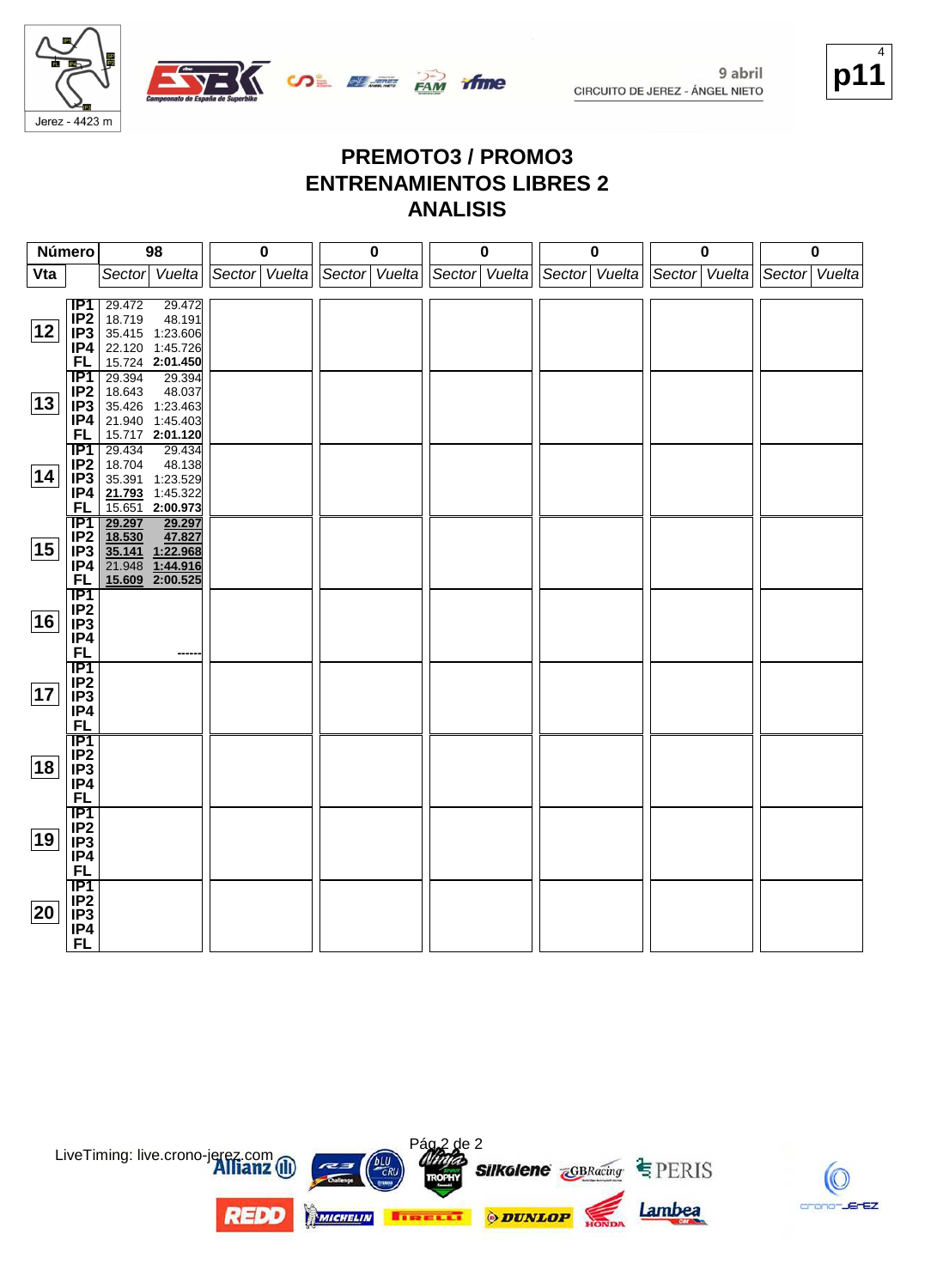



**p12**

# **PREMOTO3 / PROMO3 ENTRENAMIENTOS LIBRES 2 40 MEJORES VUELTAS**

| <b>Dorsal</b> | <b>Piloto</b>         | <b>Nat</b> | Equipo                          | Maq.             | Hora     | <b>Vuelta</b>  | Tiempo   |
|---------------|-----------------------|------------|---------------------------------|------------------|----------|----------------|----------|
| 58            | Jose L ARMARIO        | <b>ESP</b> | <b>GM FUEL-VRC TEAM</b>         |                  | 16:44:12 | $\overline{7}$ | 1:51.844 |
| 58            | Jose L ARMARIO        | <b>ESP</b> | <b>GM FUEL-VRC TEAM</b>         |                  | 16:42:20 | 6              | 1:52.055 |
| 58            | Jose L ARMARIO        | <b>ESP</b> | <b>GM FUEL-VRC TEAM</b>         |                  | 16:40:28 | $\sqrt{5}$     | 1:52.486 |
| 16            | <b>Alvaro FUERTES</b> | <b>ESP</b> | <b>FUERTES TEAM</b>             | <b>BEON</b>      | 16:58:20 | 12             | 1:52.505 |
| 16            | Alvaro FUERTES        | <b>ESP</b> | <b>FUERTES TEAM</b>             | <b>BEON</b>      | 17:04:04 | 15             | 1:52.527 |
| 16            | Alvaro FUERTES        | <b>ESP</b> | <b>FUERTES TEAM</b>             | <b>BEON</b>      | 17:00:12 | 13             | 1:52.602 |
| 58            | Jose L ARMARIO        | <b>ESP</b> | <b>GM FUEL-VRC TEAM</b>         |                  | 16:58:43 | 11             | 1:52.607 |
| 16            | Alvaro FUERTES        | <b>ESP</b> | <b>FUERTES TEAM</b>             | <b>BEON</b>      | 16:54:34 | 10             | 1:52.627 |
| 58            | Jose L ARMARIO        | <b>ESP</b> | <b>GM FUEL-VRC TEAM</b>         |                  | 17:06:20 | 15             | 1:52.738 |
| 16            | Alvaro FUERTES        | <b>ESP</b> | <b>FUERTES TEAM</b>             | <b>BEON</b>      | 16:56:27 | 11             | 1:52.753 |
| 58            | Jose L ARMARIO        | <b>ESP</b> | <b>GM FUEL-VRC TEAM</b>         |                  | 16:38:35 | 4              | 1:52.772 |
| 58            | Jose L ARMARIO        | <b>ESP</b> | <b>GM FUEL-VRC TEAM</b>         |                  | 17:08:13 | 16             | 1:52.773 |
| 58            | Jose L ARMARIO        | <b>ESP</b> | <b>GM FUEL-VRC TEAM</b>         |                  | 17:10:05 | 17             | 1:52.809 |
| 58            | Jose L ARMARIO        | <b>ESP</b> | <b>GM FUEL-VRC TEAM</b>         |                  | 16:56:50 | 10             | 1:52.833 |
| 58            | Jose L ARMARIO        | <b>ESP</b> | <b>GM FUEL-VRC TEAM</b>         |                  | 17:02:33 | 13             | 1:52.966 |
| 16            | Alvaro FUERTES        | <b>ESP</b> | <b>FUERTES TEAM</b>             | <b>BEON</b>      | 17:07:56 | 17             | 1:52.980 |
| 18            | Pablo OLIVARES        | <b>ESP</b> | <b>GM FUEL-VRC TEAM</b>         | <b>MIR RACIN</b> | 16:56:51 | 10             | 1:52.992 |
| 16            | Alvaro FUERTES        | <b>ESP</b> | <b>FUERTES TEAM</b>             | <b>BEON</b>      | 16:52:42 | 9              | 1:53.111 |
| 16            | Alvaro FUERTES        | <b>ESP</b> | <b>FUERTES TEAM</b>             | <b>BEON</b>      | 16:41:46 | 6              | 1:53.460 |
| 58            | Jose L ARMARIO        | <b>ESP</b> | <b>GM FUEL-VRC TEAM</b>         |                  | 16:36:43 | 3              | 1:53.467 |
| 58            | Jose L ARMARIO        | <b>ESP</b> | <b>GM FUEL-VRC TEAM</b>         |                  | 17:04:27 | 14             | 1:53.604 |
| 18            | Pablo OLIVARES        | ESP        | <b>GM FUEL-VRC TEAM</b>         | <b>MIR RACIN</b> | 16:58:44 | 11             | 1:53.621 |
| 14            | Eduardo GUTIERREZ     | <b>ESP</b> | QRG MOTOR RACING                | <b>BEON</b>      | 17:00:14 | 14             | 1:53.754 |
| 14            | Eduardo GUTIERREZ     | <b>ESP</b> | QRG MOTOR RACING                | <b>BEON</b>      | 17:07:60 | 18             | 1:53.784 |
| 16            | <b>Alvaro FUERTES</b> | <b>ESP</b> | <b>FUERTES TEAM</b>             | <b>BEON</b>      | 16:39:52 | 5              | 1:53.799 |
| 14            | Eduardo GUTIERREZ     | <b>ESP</b> | QRG MOTOR RACING                | <b>BEON</b>      | 17:04:04 | 16             | 1:53.823 |
| 74            | Carter BROWN          |            | GBR CUNA DE CAMPEONES           | <b>MIR RACIN</b> | 16:49:52 | $\overline{7}$ | 1:54.089 |
| 18            | Pablo OLIVARES        | <b>ESP</b> | <b>GM FUEL-VRC TEAM</b>         | <b>MIR RACIN</b> | 17:02:33 | 13             | 1:54.178 |
| 41            | Yvonne CERPA          | <b>ESP</b> | <b>IGAXTEAM</b>                 | <b>BEON</b>      | 16:56:21 | 9              | 1:54.196 |
| 41            | Yvonne CERPA          | <b>ESP</b> | <b>IGAXTEAM</b>                 | <b>BEON</b>      | 17:04:05 | 13             | 1:54.205 |
| 14            | Eduardo GUTIERREZ     | <b>ESP</b> | QRG MOTOR RACING                | <b>BEON</b>      | 16:37:54 | 4              | 1:54.206 |
| 18            | Pablo OLIVARES        | <b>ESP</b> | <b>GM FUEL-VRC TEAM</b>         | <b>MIR RACIN</b> | 17:08:17 | 16             | 1:54.269 |
| 41            | Yvonne CERPA          | <b>ESP</b> | <b>IGAXTEAM</b>                 | <b>BEON</b>      | 17:07:58 | 15             | 1:54.339 |
| 18            | Pablo OLIVARES        | ESP        | <b>GM FUEL-VRC TEAM</b>         | <b>MIR RACIN</b> | 17:04:28 | 14             | 1:54.342 |
| 16            | Alvaro FUERTES        | ESP        | <b>FUERTES TEAM</b>             | <b>BEON</b>      | 16:34:04 | 2              | 1:54.416 |
| 14            | Eduardo GUTIERREZ     | <b>ESP</b> | QRG MOTOR RACING                | <b>BEON</b>      | 16:45:35 | 8              | 1:54.417 |
| 14            | Eduardo GUTIERREZ     | <b>ESP</b> | QRG MOTOR RACING                | <b>BEON</b>      | 16:56:20 | 12             | 1:54.478 |
| 34            | Eitan G GRAS          |            | URU AUSTIN RACING VHC LIQUI MOL |                  | 16:41:44 | 6              | 1:54.501 |
| 8             | Marco GARCIA          | ESP        | <b>IGAXTEAM</b>                 | <b>BEON</b>      | 16:56:21 | 10             | 1:54.564 |
| 41            | Yvonne CERPA          | <b>ESP</b> | <b>IGAXTEAM</b>                 | <b>BEON</b>      | 16:37:55 | 4              | 1:54.581 |



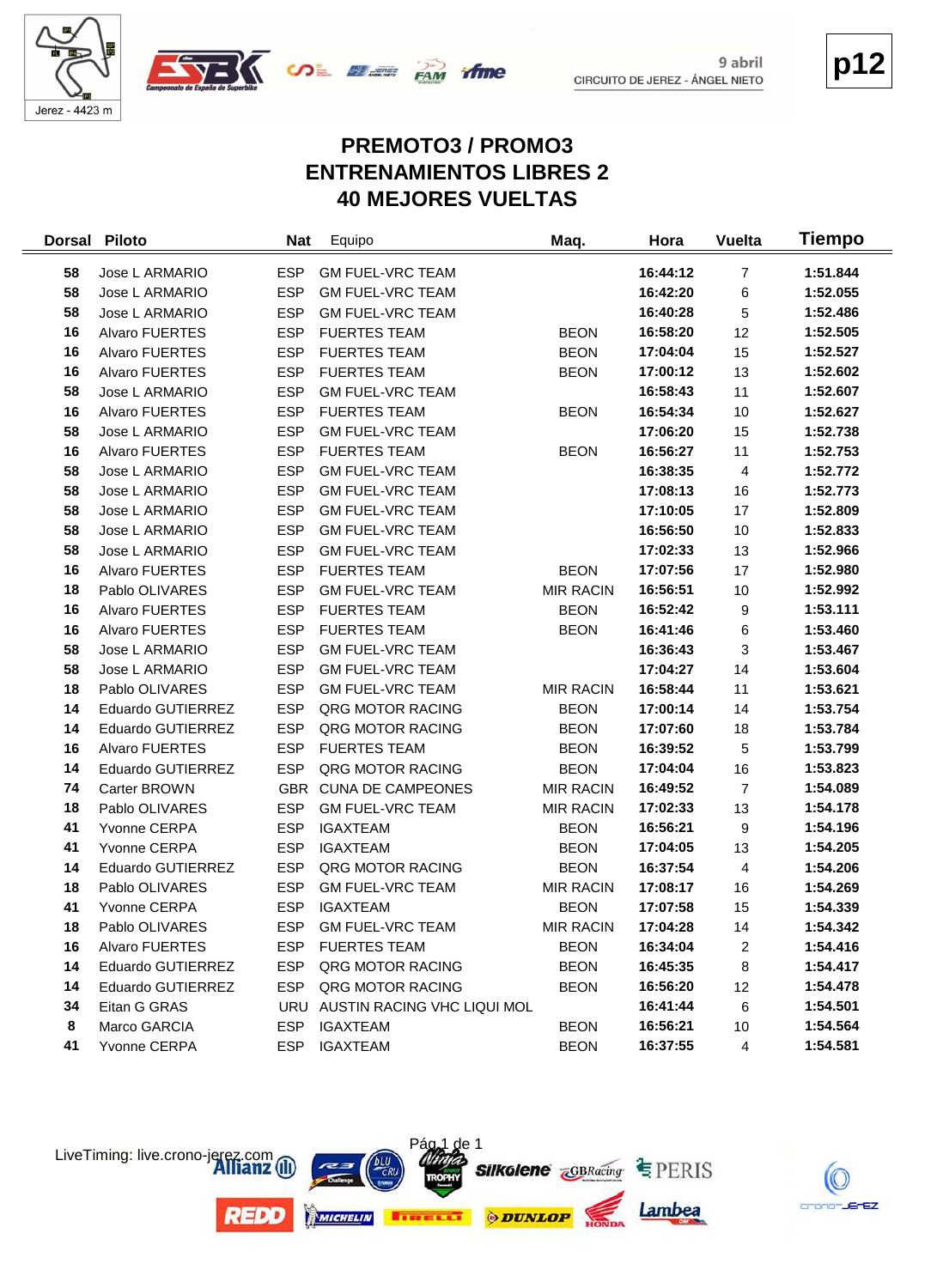



# **p13**

## **PREMOTO3 / PROMO3 ENTRENAMIENTOS LIBRES 2 TOP CINCO VUELTAS**

 $\infty$   $\mathbb{Z}$   $\mathbb{Z}$   $\mathbb{Z}$   $\mathbb{Z}$   $\mathbb{Z}$   $\mathbb{Z}$   $\mathbb{Z}$   $\mathbb{Z}$   $\mathbb{Z}$   $\mathbb{Z}$   $\mathbb{Z}$   $\mathbb{Z}$   $\mathbb{Z}$   $\mathbb{Z}$   $\mathbb{Z}$   $\mathbb{Z}$   $\mathbb{Z}$   $\mathbb{Z}$   $\mathbb{Z}$   $\mathbb{Z}$   $\mathbb{Z}$   $\mathbb{Z}$   $\mathbb{Z}$   $\mathbb{Z}$ 

| <b>Piloto</b> |                           |            | Nat Equipo                   | <b>Top Five Laps</b> |          |          |          |          |  |  |
|---------------|---------------------------|------------|------------------------------|----------------------|----------|----------|----------|----------|--|--|
|               |                           |            |                              |                      |          |          |          |          |  |  |
|               | 58 Jose L ARMARIO         | <b>ESP</b> | <b>GM FUEL-VRC TEAM</b>      | 1:51.844             | 1:52.055 | 1:52.486 | 1:52.607 | 1:52.738 |  |  |
|               | <b>16 Alvaro FUERTES</b>  | <b>ESP</b> | <b>FUERTES TEAM</b>          | 1:52.505             | 1:52.527 | 1:52.602 | 1:52.627 | 1:52.753 |  |  |
|               | 18 Pablo OLIVARES         | <b>ESP</b> | <b>GM FUEL-VRC TEAM</b>      | 1:52.992             | 1:53.621 | 1:54.178 | 1:54.269 | 1:54.342 |  |  |
| 14            | <b>Eduardo GUTIERREZ</b>  | <b>ESP</b> | QRG MOTOR RACING             | 1:53.754             | 1:53.784 | 1:53.823 | 1:54.206 | 1:54.417 |  |  |
|               | 74 Carter BROWN           | <b>GBR</b> | <b>CUNA DE CAMPEONES</b>     | 1:54.089             | 1:54.785 | 1:54.961 | 1:54.995 | 1:55.769 |  |  |
|               | 41 Yvonne CERPA           | <b>ESP</b> | <b>IGAXTEAM</b>              | 1:54.196             | 1:54.205 | 1:54.339 | 1:54.581 | 1:54.616 |  |  |
|               | 34 Eitan G GRAS           | <b>URU</b> | AUSTIN RACING VHC LIQUI MOLY | 1:54.501             | 1:54.603 | 1:55.312 | 1:55.368 | 1:55.569 |  |  |
| 8             | Marco GARCIA              | <b>ESP</b> | <b>IGAXTEAM</b>              | 1:54.564             | 1:54.762 | 1:54.879 | 1:55.093 | 1:55.172 |  |  |
| 94            | Marc AGUILAR              | <b>ESP</b> | QRG MOTOR RACING             | 1:54.914             | 1:54.917 | 1:55.637 | 1:55.769 | 1:55.795 |  |  |
| 22            | <b>Ben Richard AUSTIN</b> | <b>GBR</b> | AUSTIN RACING VHC LIQUI MOLY | 1:55.516             | 1:55.529 | 1:55.572 | 1:55.733 | 1:56.562 |  |  |
|               | 54 Jesus RIOS             | <b>ESP</b> | <b>MRE TALENT</b>            | 1:55.921             | 1:56.432 | 1:56.789 | 1:59.309 | 2:02.318 |  |  |
| 11            | David GONZALEZ            | <b>ESP</b> | <b>CUNA DE CAMPEONES</b>     | 1:56.224             | 1:56.592 | 1:56.695 | 1:56.697 | 1:56.713 |  |  |
| 24            | Jayant CHOTE              | <b>NED</b> | <b>CUNA DE CAMPEONES</b>     | 1:56.860             | 1:57.201 | 1:57.238 | 1:57.311 | 1:57.352 |  |  |
| $\mathbf{7}$  | Xavi VIDAL                | <b>ESP</b> | <b>CUNA DE CAMPEONES</b>     | 1:56.998             | 1:57.708 | 1:58.154 | 1:58.652 | 1:58.667 |  |  |
|               | 57 Ruben ROMERO           | <b>ESP</b> | <b>ILUSION TEAM</b>          | 1:57.049             | 1:57.311 | 1:57.582 | 1:58.066 | 1:59.605 |  |  |
| 44            | Mark PEREZ                | <b>ESP</b> | <b>CUNA DE CAMPEONES</b>     | 1:57.267             | 1:57.448 | 1:58.009 | 1:58.047 | 1:58.133 |  |  |
|               | 25 Kyle PAYNE             | <b>GBR</b> | <b>CUNA DE CAMPEONES</b>     | 1:57.895             | 1:57.978 | 1:58.670 | 1:58.727 | 1:58.869 |  |  |
| 35.           | <b>Adrian COVARRUBIAS</b> | <b>ESP</b> | PM MOTORSPORT                | 1:58.616             | 1:58.628 | 1:58.820 | 1:58.876 | 1:58.983 |  |  |
| 37            | Montague J AMER           | <b>GBR</b> | AUSTIN RACING VHC LIQUI MOLY | 1:58.721             | 1:59.311 | 1:59.348 | 1:59.407 | 1:59.422 |  |  |
| 49            | Xavier MARTINEZ           | <b>ESP</b> | <b>CUNA CAMPEONES</b>        | 1:58.772             | 1:58.776 | 1:58.834 | 1:58.928 | 1:58.991 |  |  |
| 98            | Mika SIEBDRATH            | GER        | <b>CUNA DE CAMPEONES</b>     | 2:00.525             | 2:00.973 | 2:01.120 | 2:01.450 | 2:01.945 |  |  |
| 9             | <b>Elliot KASSIGIAN</b>   |            | FRA CUNA CAMPEONES           | 2:00.981             | 2:01.198 | 2:01.635 | 2:01.781 | 2:01.836 |  |  |



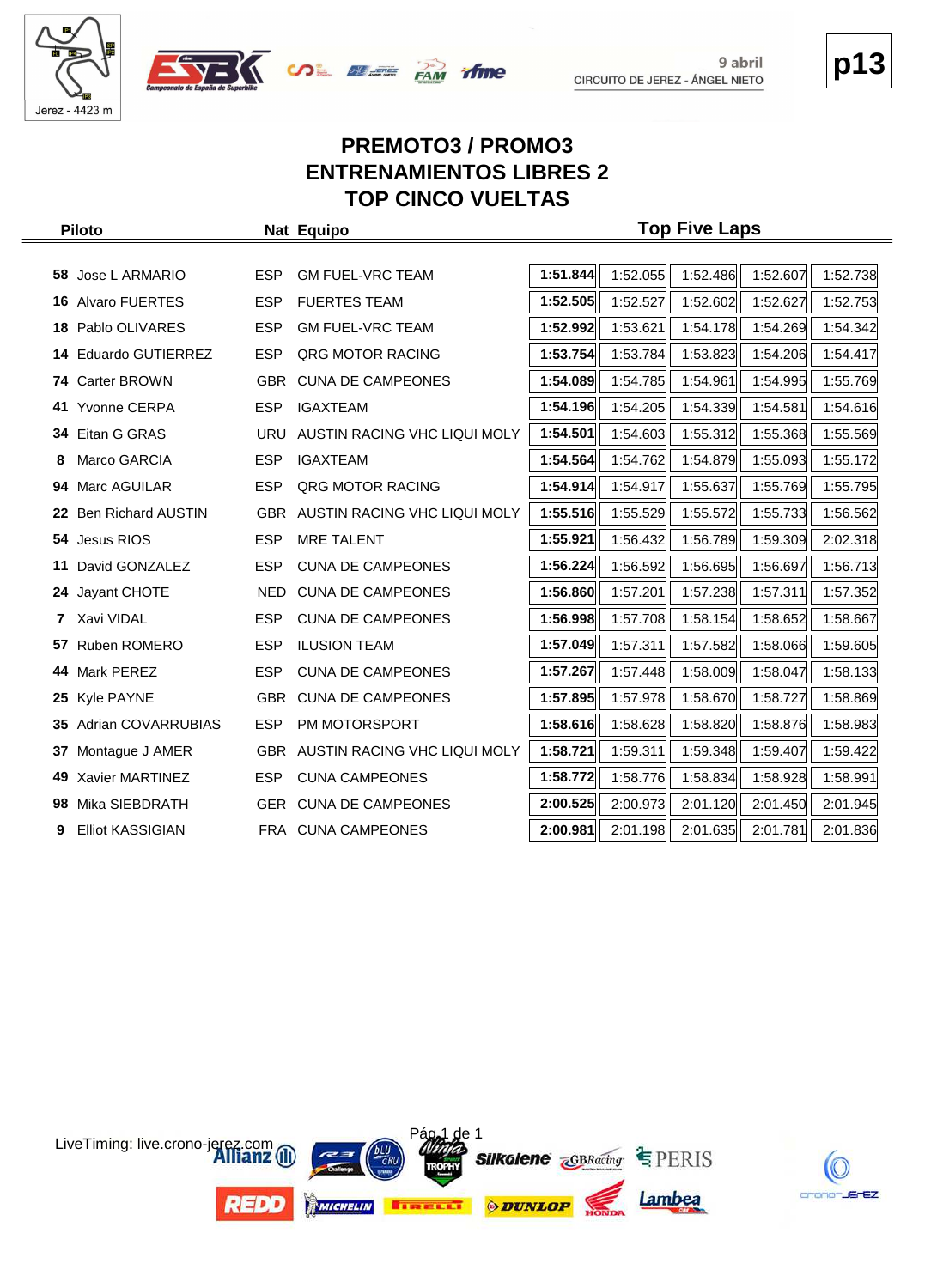





#### **PREMOTO3 / PROMO3 ENTRENAMIENTOS LIBRES 2 40 MEJORES VELOCIDADES MÁXIMAS**

| <b>Dorsal</b> | <b>Piloto</b>             | <b>Nat</b> | Equipo                          | Maq.             | Hora     | <b>Vuelta</b>  | Vmax  |
|---------------|---------------------------|------------|---------------------------------|------------------|----------|----------------|-------|
| 14            | Eduardo GUTIERREZ         | <b>ESP</b> | QRG MOTOR RACING                | <b>BEON</b>      | 16:32:56 | 1              | 196,3 |
| 16            | <b>Alvaro FUERTES</b>     | <b>ESP</b> | <b>FUERTES TEAM</b>             | <b>BEON</b>      | 16:30:59 | 0              | 196,1 |
| 41            | Yvonne CERPA              | <b>ESP</b> | <b>IGAXTEAM</b>                 | <b>BEON</b>      | 16:32:54 | 1              | 195,1 |
| 14            | Eduardo GUTIERREZ         | <b>ESP</b> | QRG MOTOR RACING                | <b>BEON</b>      | 17:04:53 | 16             | 195,1 |
| 16            | <b>Alvaro FUERTES</b>     | <b>ESP</b> | <b>FUERTES TEAM</b>             | <b>BEON</b>      | 16:34:50 | $\overline{2}$ | 194,4 |
| 41            | Yvonne CERPA              | <b>ESP</b> | <b>IGAXTEAM</b>                 | <b>BEON</b>      | 16:55:12 | 8              | 194,3 |
| 14            | Eduardo GUTIERREZ         | <b>ESP</b> | QRG MOTOR RACING                | <b>BEON</b>      | 16:30:59 | 0              | 194,1 |
| 14            | <b>Eduardo GUTIERREZ</b>  | <b>ESP</b> | QRG MOTOR RACING                | <b>BEON</b>      | 16:34:51 | $\overline{c}$ | 193,5 |
| 22            | <b>Ben Richard AUSTIN</b> |            | GBR AUSTIN RACING VHC LIQUI MOL | <b>BEON</b>      | 16:32:54 | 1              | 193,2 |
| 14            | Eduardo GUTIERREZ         | <b>ESP</b> | QRG MOTOR RACING                | <b>BEON</b>      | 17:02:56 | 15             | 193,2 |
| 14            | Eduardo GUTIERREZ         | <b>ESP</b> | QRG MOTOR RACING                | <b>BEON</b>      | 17:00:59 | 14             | 193,1 |
| 8             | Marco GARCIA              | <b>ESP</b> | <b>IGAXTEAM</b>                 | <b>BEON</b>      | 16:57:07 | 10             | 193,0 |
| 8             | Marco GARCIA              | <b>ESP</b> | <b>IGAXTEAM</b>                 | <b>BEON</b>      | 16:38:41 | 4              | 192,9 |
| 41            | Yvonne CERPA              | <b>ESP</b> | <b>IGAXTEAM</b>                 | <b>BEON</b>      | 16:57:07 | 9              | 192,6 |
| 41            | Yvonne CERPA              | <b>ESP</b> | <b>IGAXTEAM</b>                 | <b>BEON</b>      | 17:06:49 | 14             | 192,5 |
| 22            | <b>Ben Richard AUSTIN</b> |            | GBR AUSTIN RACING VHC LIQUI MOL | <b>BEON</b>      | 16:34:51 | $\overline{2}$ | 192,1 |
| 41            | Yvonne CERPA              | <b>ESP</b> | <b>IGAXTEAM</b>                 | <b>BEON</b>      | 17:01:01 | 11             | 191,8 |
| 22            | <b>Ben Richard AUSTIN</b> |            | GBR AUSTIN RACING VHC LIQUI MOL | <b>BEON</b>      | 16:36:47 | 3              | 191,6 |
| 16            | <b>Alvaro FUERTES</b>     | <b>ESP</b> | <b>FUERTES TEAM</b>             | <b>BEON</b>      | 16:32:56 | 1              | 191,5 |
| 41            | Yvonne CERPA              | <b>ESP</b> | <b>IGAXTEAM</b>                 | <b>BEON</b>      | 16:53:17 | $\overline{7}$ | 191,5 |
| 94            | Marc AGUILAR              | <b>ESP</b> | QRG MOTOR RACING                | <b>BEON</b>      | 17:02:55 | 14             | 191,4 |
| 8             | Marco GARCIA              | <b>ESP</b> | <b>IGAXTEAM</b>                 | <b>BEON</b>      | 17:00:58 | 12             | 191,3 |
| 16            | Alvaro FUERTES            | <b>ESP</b> | <b>FUERTES TEAM</b>             | <b>BEON</b>      | 16:59:04 | 12             | 191,1 |
| 94            | Marc AGUILAR              | <b>ESP</b> | QRG MOTOR RACING                | <b>BEON</b>      | 16:57:07 | 11             | 191,0 |
| 34            | Eitan G GRAS              | <b>URU</b> | AUSTIN RACING VHC LIQUI MOL     |                  | 16:34:50 | $\overline{c}$ | 191,0 |
| 58            | Jose L ARMARIO            | <b>ESP</b> | <b>GM FUEL-VRC TEAM</b>         |                  | 16:35:34 | 2              | 190,9 |
| 18            | Pablo OLIVARES            | <b>ESP</b> | <b>GM FUEL-VRC TEAM</b>         | <b>MIR RACIN</b> | 16:30:57 | 0              | 190,8 |
| 14            | Eduardo GUTIERREZ         | <b>ESP</b> | QRG MOTOR RACING                | <b>BEON</b>      | 16:59:05 | 13             | 190,4 |
| 34            | Eitan G GRAS              |            | URU AUSTIN RACING VHC LIQUI MOL |                  | 16:32:54 | $\mathbf{1}$   | 190,4 |
| 34            | Eitan G GRAS              |            | URU AUSTIN RACING VHC LIQUI MOL |                  | 16:38:40 | 4              | 190,3 |
| 34            | Eitan G GRAS              |            | URU AUSTIN RACING VHC LIQUI MOL |                  | 17:04:53 | 12             | 190,2 |
| 34            | Eitan G GRAS              |            | URU AUSTIN RACING VHC LIQUI MOL |                  | 17:02:54 | 11             | 190,1 |
| 41            | Yvonne CERPA              | <b>ESP</b> | <b>IGAXTEAM</b>                 | <b>BEON</b>      | 16:34:50 | $\overline{c}$ | 190,0 |
| 8             | Marco GARCIA              | <b>ESP</b> | <b>IGAXTEAM</b>                 | <b>BEON</b>      | 16:36:46 | 3              | 190,0 |
| 8             | Marco GARCIA              | <b>ESP</b> | <b>IGAXTEAM</b>                 | <b>BEON</b>      | 16:55:13 | 9              | 189,9 |
| 41            | Yvonne CERPA              | <b>ESP</b> | <b>IGAXTEAM</b>                 | <b>BEON</b>      | 16:36:46 | 3              | 189,9 |
| 16            | Alvaro FUERTES            | <b>ESP</b> | <b>FUERTES TEAM</b>             | <b>BEON</b>      | 16:57:12 | 11             | 189,9 |
| 14            | Eduardo GUTIERREZ         | <b>ESP</b> | QRG MOTOR RACING                | <b>BEON</b>      | 16:40:38 | 5              | 189,8 |
| 22            | <b>Ben Richard AUSTIN</b> |            | GBR AUSTIN RACING VHC LIQUI MOL | <b>BEON</b>      | 17:06:50 | 12             | 189,7 |
| 41            | Yvonne CERPA              | <b>ESP</b> | <b>IGAXTEAM</b>                 | <b>BEON</b>      | 16:40:35 | 5              | 189,7 |